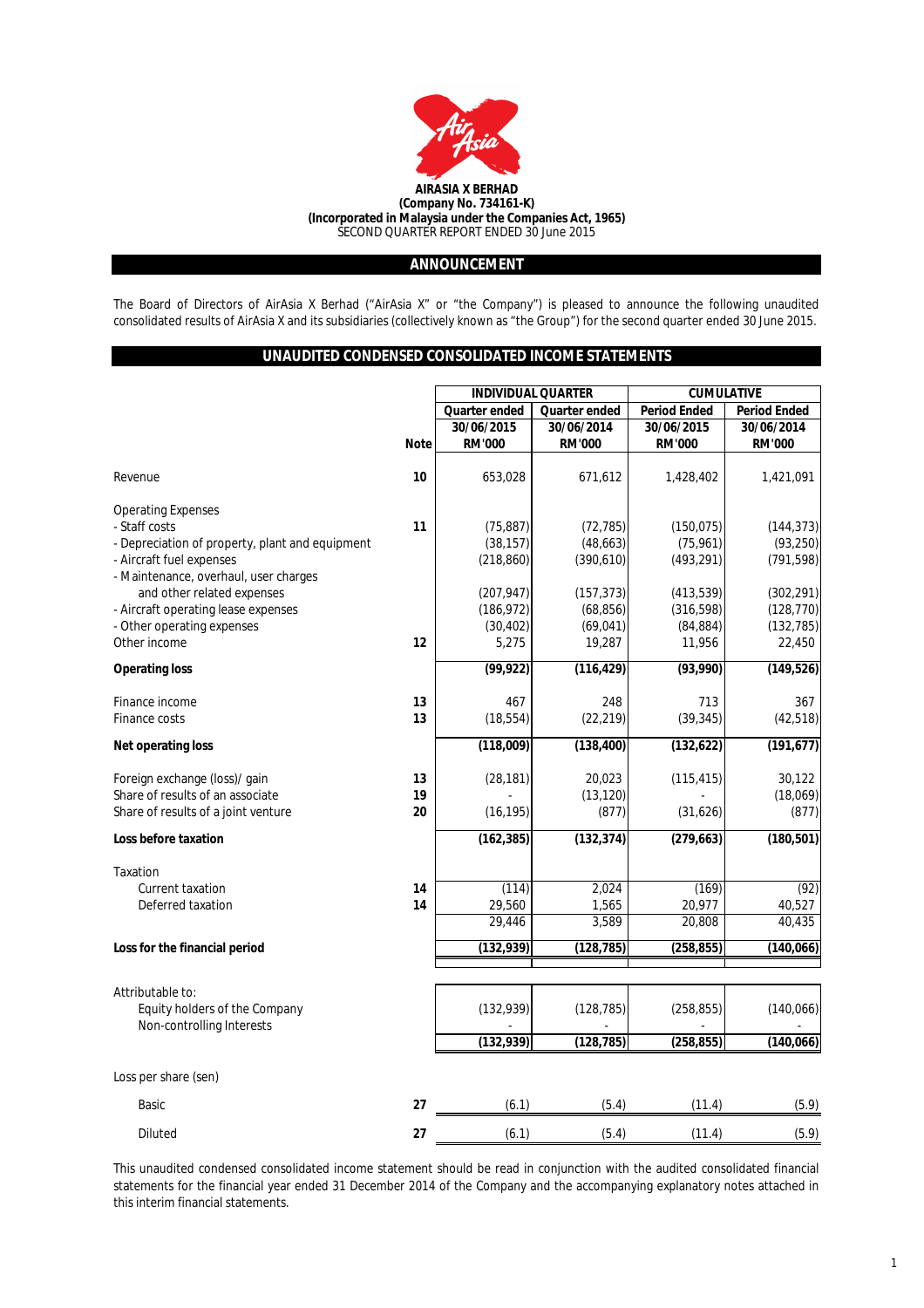

# **UNAUDITED CONDENSED CONSOLIDATED STATEMENTS OF COMPREHENSIVE INCOME**

|                                                                                                        |               | <b>INDIVIDUAL QUARTER</b> | <b>CUMULATIVE</b>   |                     |  |
|--------------------------------------------------------------------------------------------------------|---------------|---------------------------|---------------------|---------------------|--|
|                                                                                                        | Quarter ended | <b>Quarter ended</b>      | <b>Period Ended</b> | <b>Period Ended</b> |  |
|                                                                                                        | 30/06/2015    | 30/06/2014                | 30/06/2015          | 30/06/2014          |  |
| Note                                                                                                   | <b>RM'000</b> | <b>RM'000</b>             | <b>RM'000</b>       | <b>RM'000</b>       |  |
| Loss for the financial period                                                                          | (132, 939)    | (128, 785)                | (258, 855)          | (140,066)           |  |
| Other comprehensive income/ (loss)<br>Cash flow hedges<br>Foreign currency translation differences     | (30)          | 3,590<br>9                | (27)                | (6,043)<br>75       |  |
| <b>Total comprehensive loss</b><br>for the financial period                                            | (132,969)     | (125, 186)                | (258, 882)          | (146, 034)          |  |
| Total comprehensive losses attributable<br>To equity holder of the company<br>Non-controlling interest | (132,969)     | (125, 186)                | (258, 882)          | (146, 034)          |  |
| <b>Total comprehensive loss</b><br>for the financial period                                            | (132,969)     | (125, 186)                | (258, 882)          | (146, 034)          |  |

This unaudited condensed consolidated income statement should be read in conjunction with the audited consolidated financial statements for the financial year ended 31 December 2014 of the Company and the accompanying explanatory notes attached in this interim financial statements.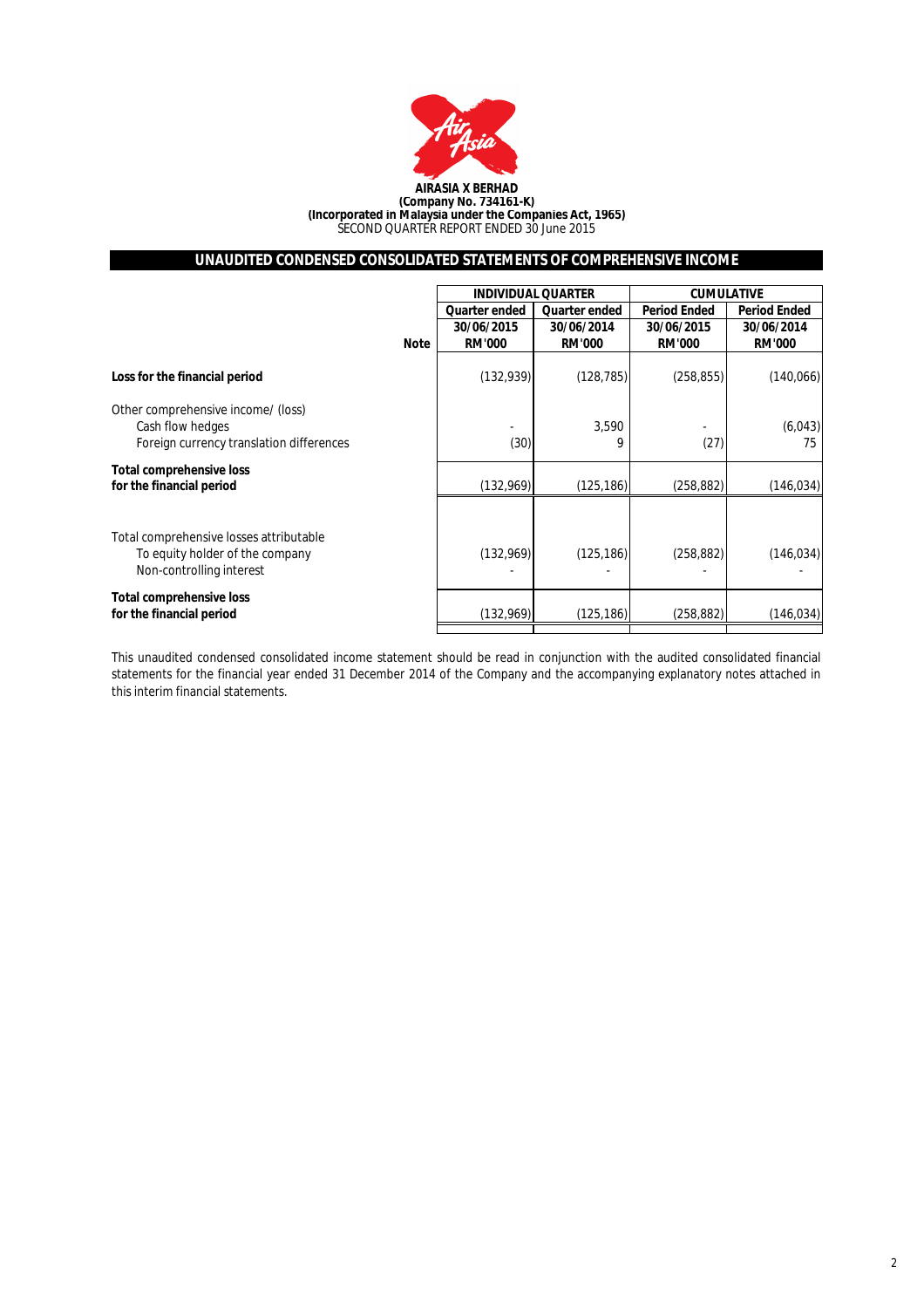

# **UNAUDITED CONDENSED CONSOLIDATED STATEMENT OF FINANCIAL POSITION**

|                                        | <b>Unaudited</b>            | <b>Audited</b>              |
|----------------------------------------|-----------------------------|-----------------------------|
|                                        | As At                       | As At                       |
| <b>Note</b>                            | 30/06/2015<br><b>RM'000</b> | 31/12/2014<br><b>RM'000</b> |
| <b>NON-CURRENT ASSETS</b>              |                             |                             |
| 16<br>Property, plant and equipment    | 1,833,019                   | 1,934,588                   |
| Deferred tax assets<br>14              | 466,770                     | 445,793                     |
| 17<br>Deposits on aircraft purchases   | 352,038                     | 469,526                     |
| Other deposits and prepayments<br>18   | 512,564                     | 474,387                     |
| Investment in an associate<br>19       |                             |                             |
| 20<br>Investment in a joint venture    | 5,940                       | 37,566                      |
|                                        | 3,170,331                   | 3,361,860                   |
| <b>CURRENT ASSETS</b>                  |                             |                             |
| Inventories                            | 2,804                       | 1,362                       |
| 21<br>Receivables and prepayments      | 204,330                     | 180,927                     |
| Amount due from related parties        | 65,636                      | 38.769                      |
| Amount due from an associate           |                             | 5,314                       |
| Amount due from a joint venture        | 43,173                      | 19,499                      |
| 22<br>Deposits, cash and bank balances | 370,491                     | 127,198                     |
| Tax recoverable                        | 226                         | 1,065                       |
|                                        | 686,660                     | 374, 134                    |
|                                        |                             |                             |
| <b>CURRENT LIABILITIES</b>             |                             |                             |
| Derivative financial instruments<br>25 | 28,958                      | 102,993                     |
| 23<br>Trade and other payables         | 722,688                     | 605,712                     |
| Amounts due to related parties         | 48,740                      | 23,173                      |
| Amounts due to an associate            | 14,070                      | 196                         |
| Sales in advance                       | 567,206                     | 590,978                     |
| 24<br><b>Borrowings</b>                | 422,506                     | 513,245                     |
|                                        | 1,804,168                   | 1,836,297                   |
| <b>Net Current Liabilities</b>         | (1, 117, 508)               | (1,462,163)                 |
|                                        |                             |                             |
| <b>NON-CURRENT LIABILITIES</b>         |                             |                             |
| 24<br><b>Borrowings</b>                | 1,067,305                   | 1,066,100                   |
| Other payables                         | 149,341                     | 129,967                     |
|                                        | 1,216,646                   | 1,196,067                   |
|                                        |                             |                             |
|                                        | 836,177                     | 703,630                     |
|                                        |                             |                             |
| <b>CAPITAL AND RESERVES</b>            |                             |                             |
| 26<br>Share capital                    | 622,222                     | 355,556                     |
| Share premium                          | 911,821                     | 849,598                     |
| Warrant reserve                        | 62,222                      |                             |
| Other reserves                         | 8,311                       | 7,993                       |
| <b>Accumulated losses</b>              | (768, 268)                  | (509, 413)                  |
| Currency translation reserve           | (131)                       | (104)                       |
| Shareholders' equity                   | 836,177                     | 703,630                     |
|                                        |                             |                             |

This unaudited condensed consolidated statement of financial position should be read in conjunction with the audited consolidated financial statements for the financial year ended 31 December 2014 of the Company and the accompanying explanatory notes attached in this interim financial statements.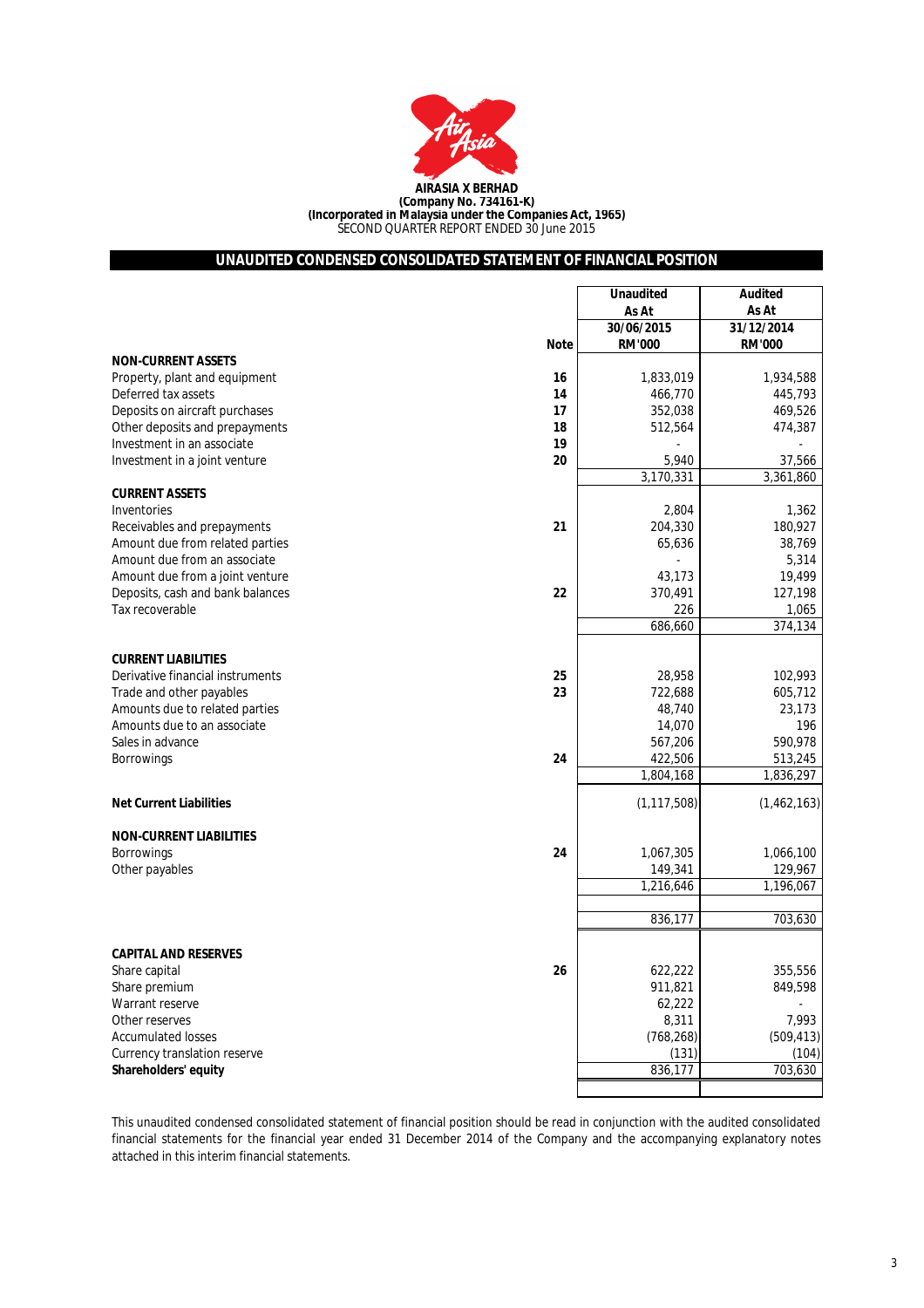

# **UNAUDITED CONDENSED CONSOLIDATED STATEMENT OF CASH FLOWS**

|                                                                                          | <b>Period Ended</b>  | <b>Period Ended</b> |
|------------------------------------------------------------------------------------------|----------------------|---------------------|
|                                                                                          | 30/06/2015           | 30/06/2014          |
| <b>Note</b>                                                                              | <b>RM'000</b>        | <b>RM'000</b>       |
| <b>CASH FLOWS FROM OPERATING ACTIVITIES</b>                                              |                      |                     |
| Loss before taxation                                                                     | (279, 663)           | (180, 501)          |
| Adjustments:<br>Property, plant and equipment<br>- Depreciation                          | 75,961               | 93,250              |
| - Gain on disposal                                                                       | (6, 571)             | (14, 427)           |
| Interest expense                                                                         | 39,345               | 42,518              |
| Interest income                                                                          | (713)                | (367)               |
| Fair value (gain)/ loss on derivative financial instruments                              | (74, 035)            | 5,500               |
| Share option expense                                                                     | 318                  | 496                 |
| Share of results of an associate                                                         |                      | 18,069              |
| Share of results of a joint venture                                                      | 31,626               | 877                 |
| Net unrealised foreign exchange losses/ (gain)                                           | 107,780              | (23,608)            |
|                                                                                          | (105, 952)           | (58, 193)           |
| Changes in working capital:                                                              |                      |                     |
| Inventories                                                                              | (1, 442)             | (3,647)             |
| Receivables, prepayments and other deposits<br>Related parties balances                  | (15, 253)<br>(6,094) | (26, 056)<br>4,155  |
| Trade and other payables                                                                 | (3, 340)             | 246,813             |
| Sales in advance                                                                         | 69,350               | 87,649              |
| Cash (used in)/ from operations                                                          | (62, 731)            | 250,721             |
| Interest paid                                                                            | (32, 517)            | (37, 704)           |
| Interest received                                                                        | 613                  | 220                 |
| Tax recovered                                                                            | 1,001                |                     |
| Tax paid                                                                                 | (355)                | (418)               |
| Net cash (used in)/ from operating activities                                            | (93, 989)            | 212,819             |
| <b>CASH FLOWS FROM INVESTING ACTIVITIES</b><br>Property, plant and equipment             |                      |                     |
| - Additions                                                                              | (11, 029)            | (404, 159)          |
| - Proceeds from disposal                                                                 | 171,104              | 14,427              |
| Deposits placed on aircraft purchases                                                    | (8,928)              | 65,320              |
| Investment in a joint venture                                                            |                      | (53, 888)           |
| Net cash generated from/ (used in) investing activities                                  | 151,147              | (378, 300)          |
| <b>CASH FLOWS FROM FINANCING ACTIVITIES</b>                                              |                      |                     |
| Proceeds from rights issue with warrants                                                 | 391,111              |                     |
| Proceeds from borrowings                                                                 | 338,300              | 244,215             |
| Repayments of borrowings                                                                 | (547, 967)           | (196, 186)          |
| Release/ (Placement) of restricted cash<br>Net cash (used in)/ from financing activities | 2,084<br>183,528     | (6, 510)<br>41,519  |
| NET INCREASE/ (DECREASE) FOR THE FINANCIAL PERIOD                                        | 240,686              | (123, 962)          |
| <b>CURRENCY TRANSLATION DIFFERENCES</b>                                                  | 1,718                | (736)               |
| CASH AND CASH EQUIVALENTS AT BEGINNING OF THE FINANCIAL PERIOD                           | 74,937               | 212,089             |
| CASH AND CASH EQUIVALENTS AT END OF THE FINANCIAL PERIOD<br>22                           | 317,341              | 87,391              |
|                                                                                          |                      |                     |

This unaudited condensed consolidated statement of cash flow should be read in conjunction with the audited consolidated financial statements for the financial year ended 31 December 2014 of the Company and the accompanying explanatory notes attached in this interim financial statements.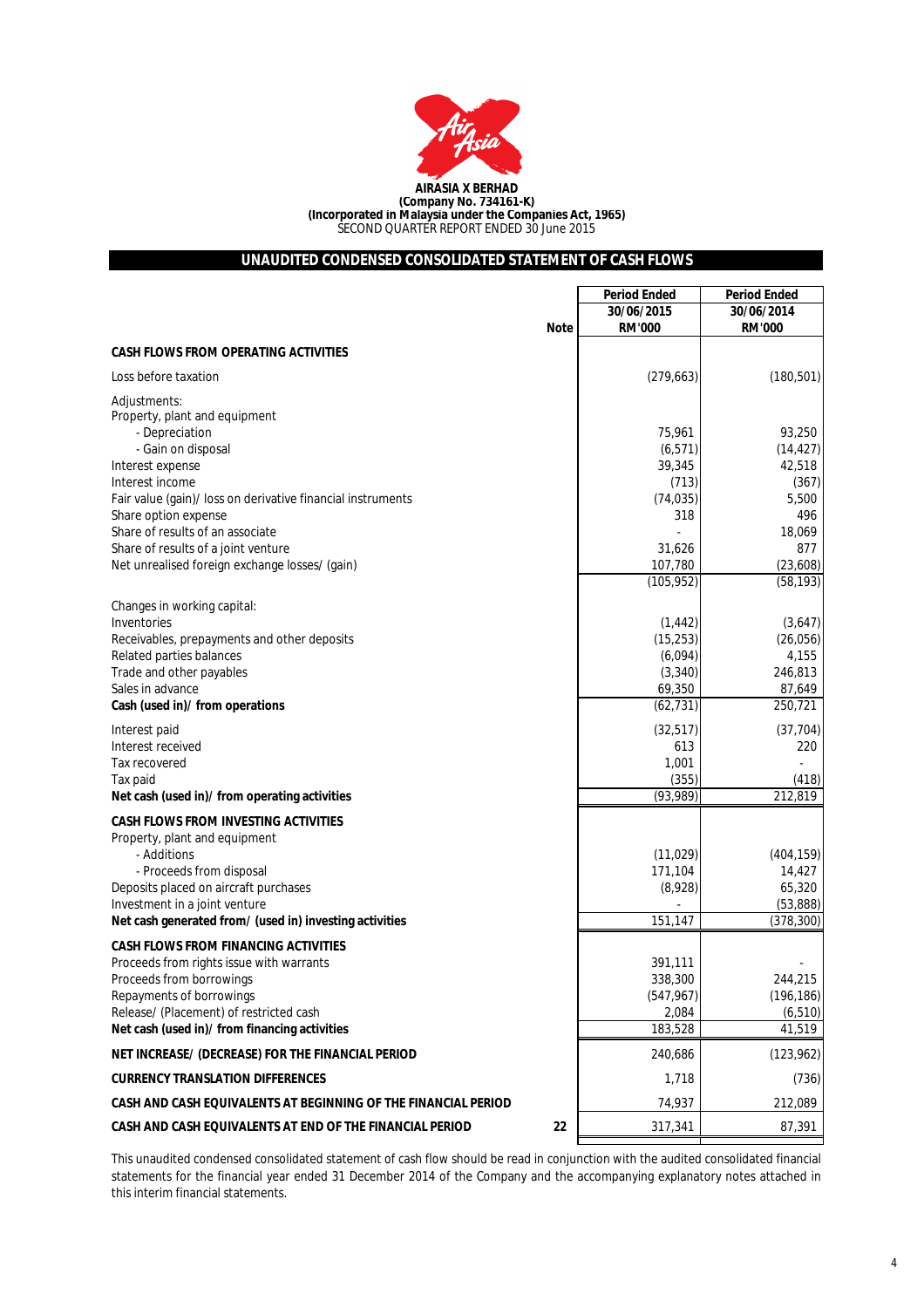

# **UNAUDITED CONDENSED CONSOLIDATED STATEMENT OF CHANGES IN EQUITY**

|                                                               |                                                      | <b>Issued and fully paid</b><br>ordinary shares |                                          |                                                      |                                                        |                                          |                                                                    |                                               |                        |                                                      |                                                |
|---------------------------------------------------------------|------------------------------------------------------|-------------------------------------------------|------------------------------------------|------------------------------------------------------|--------------------------------------------------------|------------------------------------------|--------------------------------------------------------------------|-----------------------------------------------|------------------------|------------------------------------------------------|------------------------------------------------|
|                                                               |                                                      | of RM0.15 each                                  |                                          |                                                      |                                                        |                                          |                                                                    |                                               |                        |                                                      |                                                |
|                                                               | <b>Number</b><br>of shares<br>'000                   | <b>Nominal</b><br>Value<br><b>RM'000</b>        | <b>Share</b><br>Premium<br><b>RM'000</b> | Warrant<br>Reserve<br><b>RM'000</b>                  | <b>Cash Flow</b><br>Hedge<br>Reservel<br><b>RM'000</b> | Other<br><b>Reserve</b><br><b>RM'000</b> | <b>Currency</b><br><b>Translation</b><br>Reservel<br><b>RM'000</b> | Accumulated<br><b>Losses</b><br><b>RM'000</b> | Total<br><b>RM'000</b> | Non-<br>controlling<br>interest<br><b>RM'000</b>     | <b>Total</b><br><b>Equity</b><br><b>RM'000</b> |
| At 1 January 2015                                             | 2,370,370                                            | 355,556                                         | 849,598                                  | $\overline{\phantom{a}}$                             | 6,478                                                  | 1,515                                    | (104)                                                              | (509, 413)                                    | 703,630                | $\overline{\phantom{a}}$                             | 703,630                                        |
| Net loss for the financial period<br>Other comprehensive loss | $\overline{\phantom{a}}$<br>$\overline{\phantom{a}}$ | $\overline{\phantom{a}}$                        |                                          | $\overline{\phantom{a}}$<br>$\overline{\phantom{a}}$ | $\overline{\phantom{a}}$                               | $\overline{\phantom{a}}$                 | $\sim$<br>(27)                                                     | (258, 855)                                    | (258, 855)<br>(27)     | $\overline{\phantom{a}}$<br>$\overline{\phantom{a}}$ | (258, 855)<br>(27)                             |
| Total comprehensive loss                                      | $\blacksquare$                                       | $\overline{\phantom{a}}$                        | $\overline{\phantom{a}}$                 | $\sim$                                               | $\overline{\phantom{a}}$                               | $\overline{\phantom{a}}$                 | (27)                                                               | (258, 855)                                    | (258, 882)             | $\overline{\phantom{a}}$                             | (258, 882)                                     |
| Rights issue with warrants                                    | 1,777,778                                            | 266,666                                         | 62,223                                   | 62,222                                               |                                                        |                                          |                                                                    |                                               | 391,111                | $\overline{\phantom{a}}$                             | 391,111                                        |
| Employee Share Option Scheme ('ESOS')                         | $\overline{\phantom{a}}$                             | $\overline{\phantom{a}}$                        | $\overline{\phantom{a}}$                 |                                                      |                                                        | 318                                      |                                                                    |                                               | 318                    |                                                      | 318                                            |
| At 30 June 2015                                               | 4,148,148                                            | 622,222                                         | 911,821                                  | 62,222                                               | 6,478                                                  | 1,833                                    | (131)                                                              | (768, 268)                                    | 836,177                | $\overline{\phantom{a}}$                             | 836,177                                        |
| At 1 January 2014                                             | 2,370,370                                            | 355,556                                         | 849,598                                  |                                                      | 20,527                                                 | 522                                      | (78)                                                               | 10,030                                        | 1,236,155              | $\overline{\phantom{a}}$                             | 1,236,155                                      |
| Net loss for the financial period                             | $\overline{\phantom{a}}$                             | $\overline{\phantom{a}}$                        | $\overline{\phantom{a}}$                 | $\sim$                                               | $\overline{\phantom{a}}$                               | $\overline{\phantom{a}}$                 |                                                                    | (140,066)                                     | (140,066)              | $\overline{\phantom{a}}$                             | (140,066)                                      |
| Other comprehensive (loss)/ income                            | $\blacksquare$                                       | $\overline{\phantom{a}}$                        |                                          | $\overline{\phantom{a}}$                             | (6,043)                                                |                                          | 75                                                                 |                                               | (5,968)                | $\overline{\phantom{a}}$                             | (5,968)                                        |
| Total comprehensive (loss)/ income                            | $\overline{\phantom{a}}$                             | $\overline{\phantom{a}}$                        |                                          | $\overline{\phantom{a}}$                             | (6,043)                                                |                                          | 75                                                                 | (140, 066)                                    | (146, 034)             | $\overline{\phantom{a}}$                             | (146, 034)                                     |
| Employee Share Option Scheme ('ESOS)                          |                                                      | $\overline{\phantom{a}}$                        |                                          |                                                      | $\overline{\phantom{a}}$                               | 496                                      |                                                                    |                                               | 496                    |                                                      | 496                                            |
| At 30 June 2014                                               | 2,370,370                                            | 355,556                                         | 849,598                                  | $\sim$                                               | 14,484                                                 | 1,018                                    | (3)                                                                | (130, 036)                                    | 1,090,617              | $\sim$                                               | 1,090,617                                      |
|                                                               |                                                      |                                                 |                                          |                                                      |                                                        |                                          |                                                                    |                                               |                        |                                                      |                                                |

This unaudited condensed consolidated statement of changes in equity should be read in conjunction with the audited consolidated financial statements for the financial year ended 31 December 2014 of the Company and the accompanying explanatory notes attached in this interim financial statements.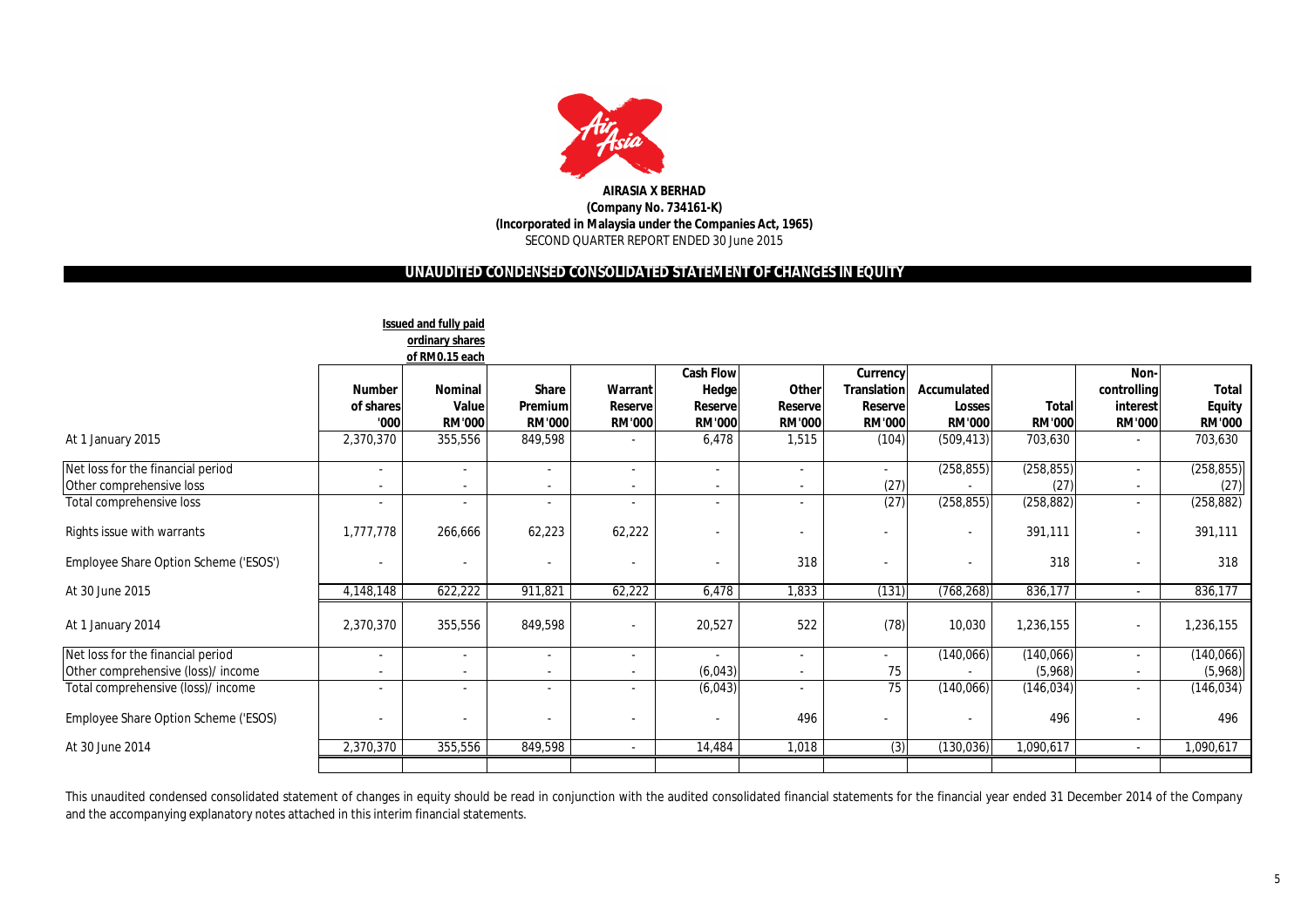

# **KEY OPERATING STATISTICS - 30 June 2015**

# **Performance indicator for current quarter against the same quarter last year**

| <b>Quarter Ended: 30 June</b>        | Apr - Jun 2015 | Apr - Jun 2014 | <b>Changes Y-O-Y</b> |
|--------------------------------------|----------------|----------------|----------------------|
| Seat capacity                        | 1,211,301      | 1,262,196      | $-4.0%$              |
| Passengers carried                   | 810,944        | 1,019,271      | $-20.4%$             |
| Load Factor (%)                      | 68.4%          | 80.4%          | $-12.0%$             |
| <b>RPK</b> (millions)                | 3,893          | 5,036          | $-22.7%$             |
| ASK (millions)                       | 5,693          | 6,265          | $-9.1%$              |
| Average passenger fare (RM)          | 415.91         | 388.07         | 7.2%                 |
| Ancillary revenue per passenger (RM) | 130.27         | 138.07         | $-5.6%$              |
| Revenue per ASK (sen)                | 11.51          | 10.79          | 6.7%                 |
| Revenue per ASK (US¢)                | 3.15           | 3.33           | $-5.4%$              |
| Cost per ASK (sen)                   | 13.43          | 12.77          | 5.2%                 |
| Cost per ASK (US¢)                   | 3.67           | 3.95           | $-7.1%$              |
| Cost per ASK (sen) - excluding fuel  | 9.58           | 6.53           | 46.7%                |
| Cost per ASK (US¢) - excluding fuel  | 2.62           | 2.02           | 29.7%                |
| Aircraft (end of period)             | 26             | 23             | 13.0%                |
| Average sector length (km)           | 4,700          | 4,964          | $-5.3%$              |
| Sectors flown                        | 3,213          | 3,348          | $-4.0%$              |
| <b>Fuel consumed (Barrels)</b>       | 833,459        | 930,653        | $-10.4%$             |
| Average fuel price (USD/ Barrel)     | 71.80          | 129.75         | $-44.7%$             |

# *Exchange Rate : RM/USD - 3.6574 for 2Q15 and 3.2347 for 2Q14*

# **Definitions and calculation methodology**

| RPK (Revenue Passenger Kilometres) | Number of passengers carried multiplied by distance flown   |
|------------------------------------|-------------------------------------------------------------|
| ASK (Available Seat Kilometres)    | Total available seats multiplied by the distance flown      |
| Revenue per ASK                    | Total revenue divided by ASK                                |
| Cost per ASK                       | Total expenses before interest and tax divided by ASK       |
| Cost per ASK - excluding fuel      | Costs, as defined above, less fuel expenses, divided by ASK |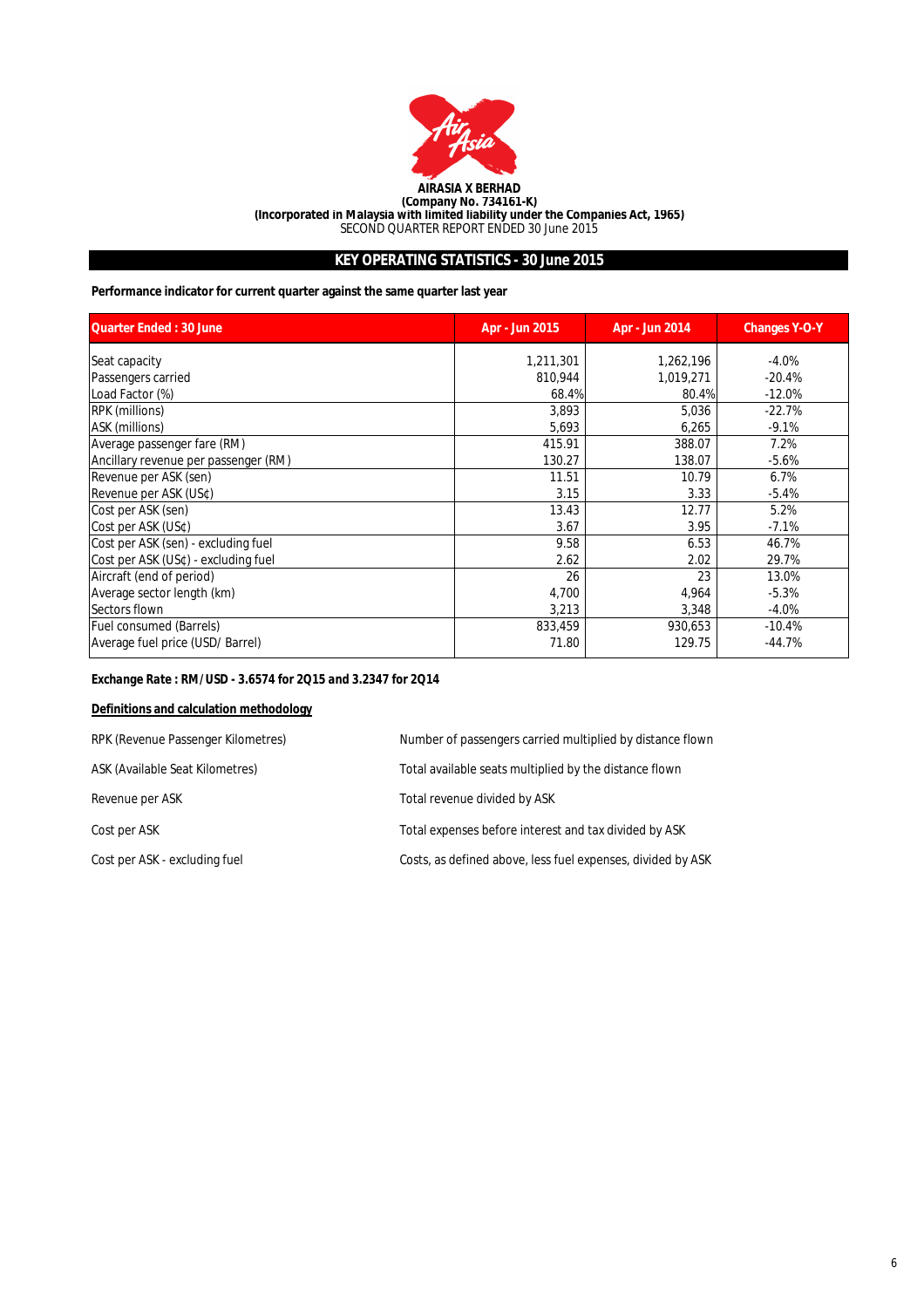

## **1. Basis of preparation**

The interim financial report is unaudited and has been prepared in accordance with Malaysian Financial Reporting Standard ("MFRS") 134 "Interim Financial Reporting" and paragraph 9.22 and Appendix 9B of the Bursa Malaysia Securities Berhad ("Bursa Malaysia") Listing Requirements.

The interim financial statements should be read in conjunction with the audited consolidated financial statements of the Company for the financial year ended 31 December 2014.

## **2. Summary of significant accounting policies**

The accounting policies and methods of computation adopted for the interim financial statements are consistent with those adopted for the audited consolidated financial statements of the Company for the financial year ended 31 December 2014, except for the adoption of the following MFRS and amendments to MFRS during the financial period:

| Amendment to MFRS 11  | Joint arrangements                           |
|-----------------------|----------------------------------------------|
| Amendment to MFRS 116 | Property, plant and equipment                |
| Amendment to MFRS 138 | Intangible assets                            |
| Amendment to MFRS 10  | Consolidated financial statements            |
| Amendment to MFRS 128 | Investments in associates and joint ventures |
| Amendment to MFRS 9   | <b>Financial instruments</b>                 |
| Amendment to MFRS 15  | Revenue from contracts with customers        |

The adoption of the above MFRS and amendments to MFRS did not have any material financial impact to the Group.

## **3. Auditors' report on preceding annual financial statements**

The auditors have expressed an unqualified opinion on the audited consolidated financial statements of the Company for the financial year ended 31 December 2014.

### **4. Seasonality of operations**

AirAsia X is primarily involved in the provision of air transportation services and is therefore subject to seasonal demand for air travel. As a significant portion of its passengers travel for leisure, the Company generally records higher revenue during holiday months, particularly from November to February. Accordingly, the revenues and cash flows are generally higher from November to February, and generally lower from March to June due to decreased travel during these months.

### **5. Unusual items due to their nature, size or incidence**

There were no unusual items affecting assets, liabilities, equity, net income or cash flows during the current quarter and financial period.

#### **6. Changes in estimates**

There were no changes in estimates that have had material effects on the current quarter and financial period results.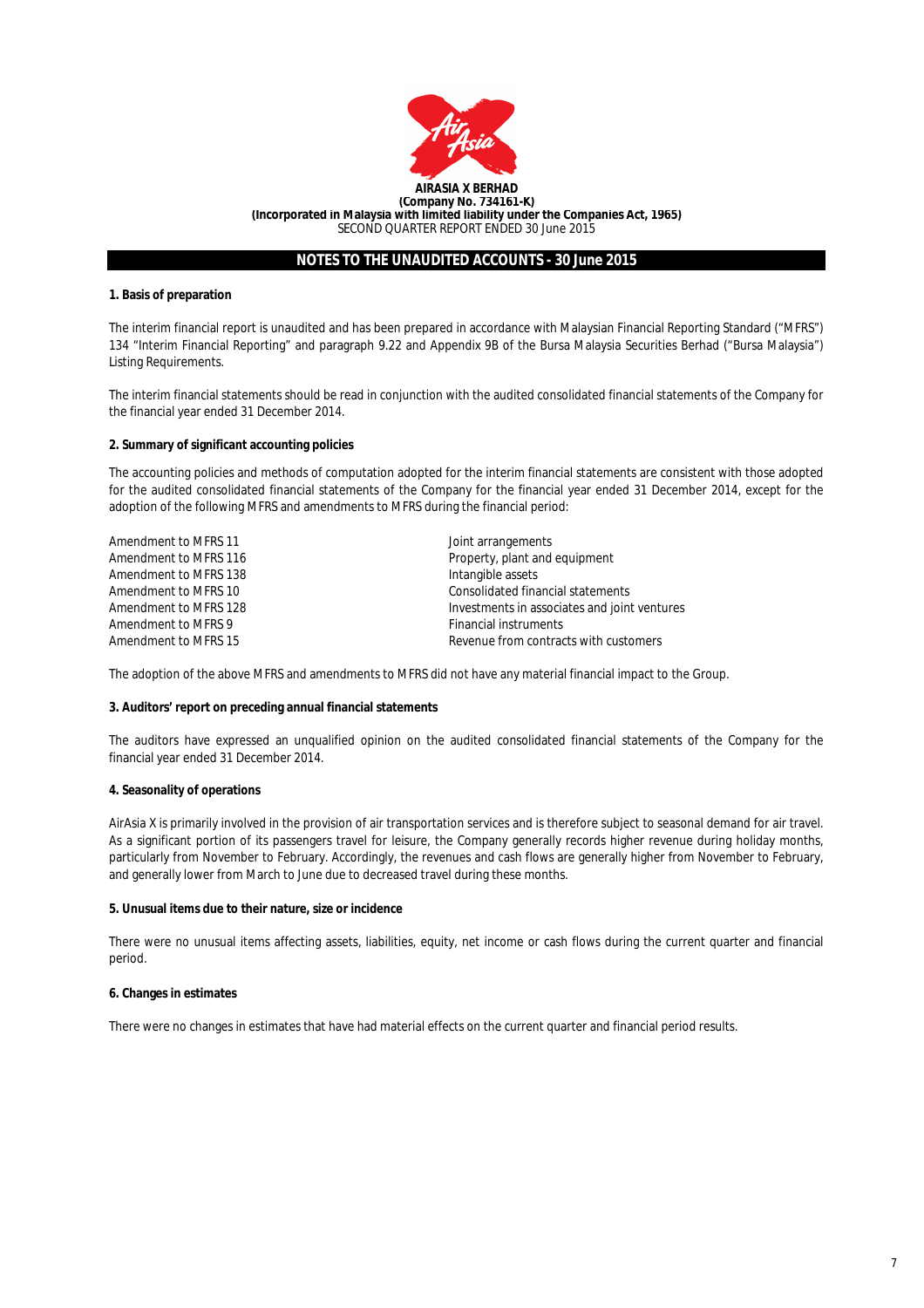

## **7. Capital and reserves**

The Company was listed on the Main Market of Bursa Malaysia on 10 July 2013 and has successfully issued 593 million new ordinary shares of RM 0.15 each at RM1.25 per share for capital expenditure, repayment of bank borrowings, general working capital and listing expenses purposes. Upon completion, the issued and fully paid ordinary shares of the Company is amounted to 2,370 million ordinary shares of RM0.15 each and share premium of RM651.9 million has been included in the share premium account.

On 11 June 2015, the renounceable rights issue of new ordinary shares ("Rights Shares") of RM0.15 each in AAX ("AAX Shares") together with free detachable warrants ("Warrants") has been completed. Upon completion, the issued and fully paid ordinary shares of the Company is amounted to 4,148 million ordinary shares of RM0.15 each, share premium of RM62.2 million and warrant reserve of RM62.2 million have been included in the respective accounts.

The new issuance of issued and fully paid up share capital is as disclosed in note 26.

## **8. Dividend paid**

No dividends were declared or approved in the quarter ended 30 June 2015.

## **9. Segment reporting**

The reportable operating segments of the Group have been identified as North Asia, Australia and others.

|               | <b>INDIVIDUAL QUARTER</b> |               | <b>CUMULATIVE</b>   |                     |
|---------------|---------------------------|---------------|---------------------|---------------------|
|               | Quarter ended             | Quarter ended | <b>Period Ended</b> | <b>Period Ended</b> |
|               | 30/06/2015                | 30/06/2014    | 30/06/2015          | 30/06/2014          |
|               | <b>RM'000</b>             | <b>RM'000</b> | <b>RM'000</b>       | <b>RM'000</b>       |
| Revenue       |                           |               |                     |                     |
| North Asia    | 307.533                   | 315,797       | 669.351             | 673.736             |
| Australia     | 176.497                   | 234.659       | 422.669             | 524,105             |
| <b>Others</b> | 168,998                   | 121.156       | 336.382             | 223,250             |
|               | 653.028                   | 671.612       | 1,428,402           | 1.421.091           |

|                             |                                              | <b>INDIVIDUAL QUARTER</b>                           |                                                    | <b>CUMULATIVE</b>                                  |
|-----------------------------|----------------------------------------------|-----------------------------------------------------|----------------------------------------------------|----------------------------------------------------|
|                             | Quarter ended<br>30/06/2015<br><b>RM'000</b> | <b>Quarter ended</b><br>30/06/2014<br><b>RM'000</b> | <b>Period Ended</b><br>30/06/2015<br><b>RM'000</b> | <b>Period Ended</b><br>30/06/2014<br><b>RM'000</b> |
| <b>EBITDAR/ (LBITDAR)</b> 1 |                                              |                                                     |                                                    |                                                    |
| North Asia                  | 12,284                                       | 9.887                                               | 55,735                                             | 76.821                                             |
| Australia                   | 9.035                                        | (50, 328)                                           | 49.276                                             | (52,622)                                           |
| <b>Others</b>               | 103.888                                      | 41.531                                              | 193,558                                            | 48,295                                             |
|                             | 125,207                                      | 1.090                                               | 298.569                                            | 72.494                                             |

Note:

 $\mathbf{1}$ EBITDAR/ (LBITDAR) represents earnings/ (loss) before finance cost, taxation, depreciation, amortisation and aircraft rental expenses.

|                                                        | <b>INDIVIDUAL QUARTER</b>                           |                                                     | <b>CUMULATIVE</b>                                  |                                                    |
|--------------------------------------------------------|-----------------------------------------------------|-----------------------------------------------------|----------------------------------------------------|----------------------------------------------------|
|                                                        | <b>Quarter ended</b><br>30/06/2015<br><b>RM'000</b> | <b>Quarter ended</b><br>30/06/2014<br><b>RM'000</b> | <b>Period Ended</b><br>30/06/2015<br><b>RM'000</b> | <b>Period Ended</b><br>30/06/2014<br><b>RM'000</b> |
| (Loss Before Tax) ("(LBT)")/ Profit Before Tax ("PBT") |                                                     |                                                     |                                                    |                                                    |
| North Asia                                             | (161, 040)                                          | (49.960)                                            | (269, 311)                                         | (35,052)                                           |
| Australia                                              | (71, 147)                                           | (104, 457)                                          | (130, 759)                                         | (157, 079)                                         |
| <b>Others</b>                                          | 69.802                                              | 22.043                                              | 120.407                                            | 11,630                                             |
|                                                        | (162, 385)                                          | (132, 374)                                          | (279, 663)                                         | (180,501)                                          |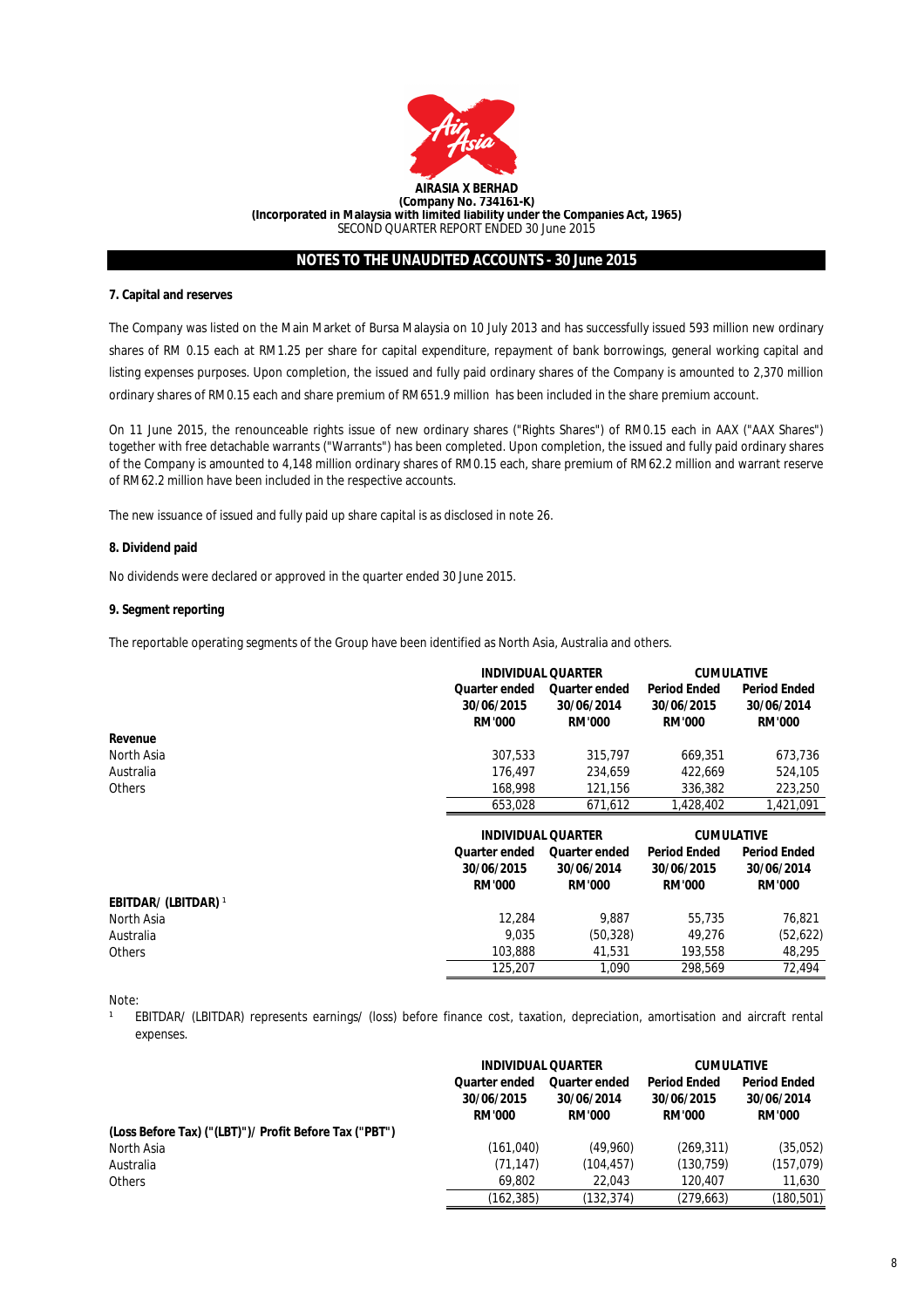

**10. Revenue**

|                                 |                             | <b>INDIVIDUAL QUARTER</b>   |                             | <b>CUMULATIVE</b>           |
|---------------------------------|-----------------------------|-----------------------------|-----------------------------|-----------------------------|
|                                 | <b>Quarter ended</b>        | <b>Quarter ended</b>        | <b>Period Ended</b>         | <b>Period Ended</b>         |
|                                 | 30/06/2015<br><b>RM'000</b> | 30/06/2014<br><b>RM'000</b> | 30/06/2015<br><b>RM'000</b> | 30/06/2014<br><b>RM'000</b> |
| Scheduled flights               | 318,316                     | 316.121                     | 714.512                     | 739.151                     |
| Refund                          | (3.911)                     | (1,006)                     | (3,916)                     | (1,892)                     |
|                                 | 314,405                     | 315,115                     | 710.596                     | 737,259                     |
| Charter flights                 | 119,302                     | 85,700                      | 232.675                     | 148,576                     |
| Fuel surcharge                  | 18,965                      | 79.424                      | 83,354                      | 161,225                     |
| Freight and cargo               | 29.749                      | 33.989                      | 57.149                      | 59.283                      |
| Ancillary revenue               | 104.626                     | 139.845                     | 231,230                     | 288,284                     |
| Management fee                  | 570                         | 588                         | 944                         | 1.167                       |
| Aircraft operating lease income | 65.411                      | 16.951                      | 112,454                     | 25,297                      |
|                                 | 653.028                     | 671.612                     | 1.428.402                   | 1.421.091                   |

Ancillary revenue includes assigned seat, cancellation, documentation and other fees, and the on-board sale of meals and merchandise.

## **11. Staff cost**

|                                         | <b>INDIVIDUAL QUARTER</b> |                                             | <b>CUMULATIVE</b>   |               |
|-----------------------------------------|---------------------------|---------------------------------------------|---------------------|---------------|
|                                         | Quarter ended             | <b>Period Ended</b><br><b>Quarter ended</b> | <b>Period Ended</b> |               |
|                                         | 30/06/2015                | 30/06/2015<br>30/06/2014                    |                     | 30/06/2014    |
|                                         | <b>RM'000</b>             | <b>RM'000</b>                               | <b>RM'000</b>       | <b>RM'000</b> |
| Wages, salaries, bonuses and allowances | 69.805                    | 66.906                                      | 137.145             | 133,031       |
| Defined contribution retirement plan    | 5.954                     | 5.631                                       | 12,605              | 10.846        |
| Share option expense                    | 128                       | 248                                         | 325                 | 496           |
|                                         | 75,887                    | 72.785                                      | 150.075             | 144,373       |

## **12. Other income**

|                                                   | <b>INDIVIDUAL QUARTER</b>                           |                                                     | <b>CUMULATIVE</b>                                  |                                                    |
|---------------------------------------------------|-----------------------------------------------------|-----------------------------------------------------|----------------------------------------------------|----------------------------------------------------|
|                                                   | <b>Quarter ended</b><br>30/06/2015<br><b>RM'000</b> | <b>Quarter ended</b><br>30/06/2014<br><b>RM'000</b> | <b>Period Ended</b><br>30/06/2015<br><b>RM'000</b> | <b>Period Ended</b><br>30/06/2014<br><b>RM'000</b> |
| Gain on disposal of property, plant and equipment | 3,333                                               | 14,428                                              | 6.571                                              | 14,428                                             |
| Commission income from insurance                  | 1.939                                               | 886                                                 | 3.412                                              | 2.550                                              |
| <b>Others</b>                                     |                                                     | 3.973                                               | 1.973                                              | 5.472                                              |
|                                                   | 5.275                                               | 19,287                                              | 11.956                                             | 22,450                                             |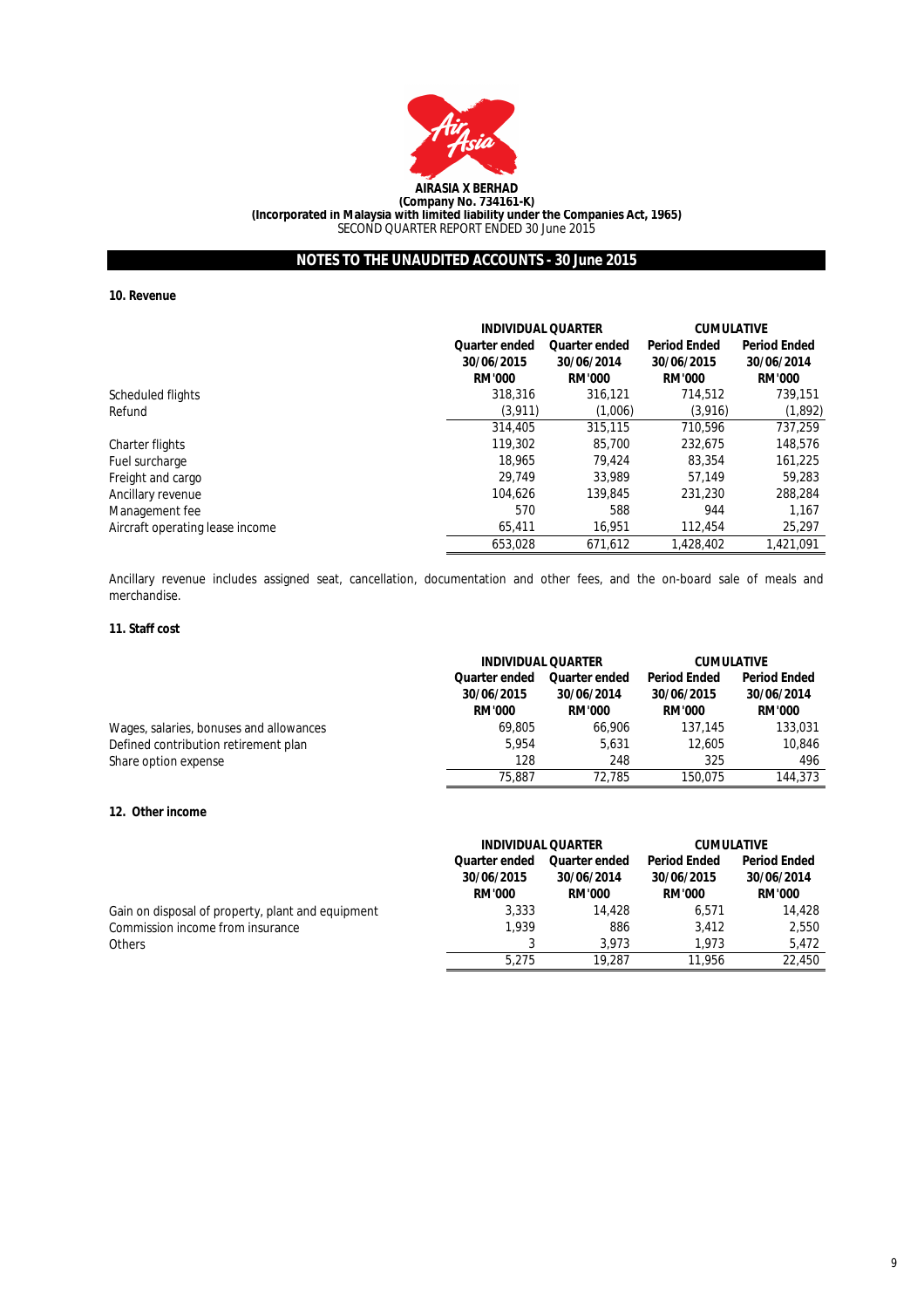

**13. Finance income/ (costs)**

|                                                 | <b>INDIVIDUAL QUARTER</b>                           |                                                     | <b>CUMULATIVE</b>                                  |                                                    |
|-------------------------------------------------|-----------------------------------------------------|-----------------------------------------------------|----------------------------------------------------|----------------------------------------------------|
|                                                 | <b>Quarter ended</b><br>30/06/2015<br><b>RM'000</b> | <b>Quarter ended</b><br>30/06/2014<br><b>RM'000</b> | <b>Period Ended</b><br>30/06/2015<br><b>RM'000</b> | <b>Period Ended</b><br>30/06/2014<br><b>RM'000</b> |
| Finance income:                                 |                                                     |                                                     |                                                    |                                                    |
| Interest income on deposits with licensed banks | 467                                                 | 248                                                 | 713                                                | 367                                                |
| <b>Finance costs:</b>                           |                                                     |                                                     |                                                    |                                                    |
| Interest expense on bank borrowings             | (17, 993)                                           | (21, 653)                                           | (38, 140)                                          | (41,930)                                           |
| Bank facilities and other charges               | (561)                                               | (566)                                               | (1,205)                                            | (588)                                              |
|                                                 | (18, 554)                                           | (22, 219)                                           | (39,345)                                           | (42,518)                                           |
| Foreign exchange (loss)/ gain                   |                                                     |                                                     |                                                    |                                                    |
| Unrealised foreign exchange (loss)/ gain on:    |                                                     |                                                     |                                                    |                                                    |
| - Borrowings                                    | (30, 884)                                           | 31,932                                              | (120, 133)                                         | 8,048                                              |
| - Deposits and bank balances                    | 2,703                                               | (539)                                               | 4,718                                              | (785)                                              |
|                                                 | (28, 181)                                           | 31,393                                              | (115, 415)                                         | 7,263                                              |
| Fair value movement recycled from cash          |                                                     |                                                     |                                                    |                                                    |
| flow hedge reserve and others                   |                                                     | (11, 370)                                           |                                                    | 22,859                                             |
| Net foreign exchange (loss)/ gain               | (28, 181)                                           | 20,023                                              | (115, 415)                                         | 30,122                                             |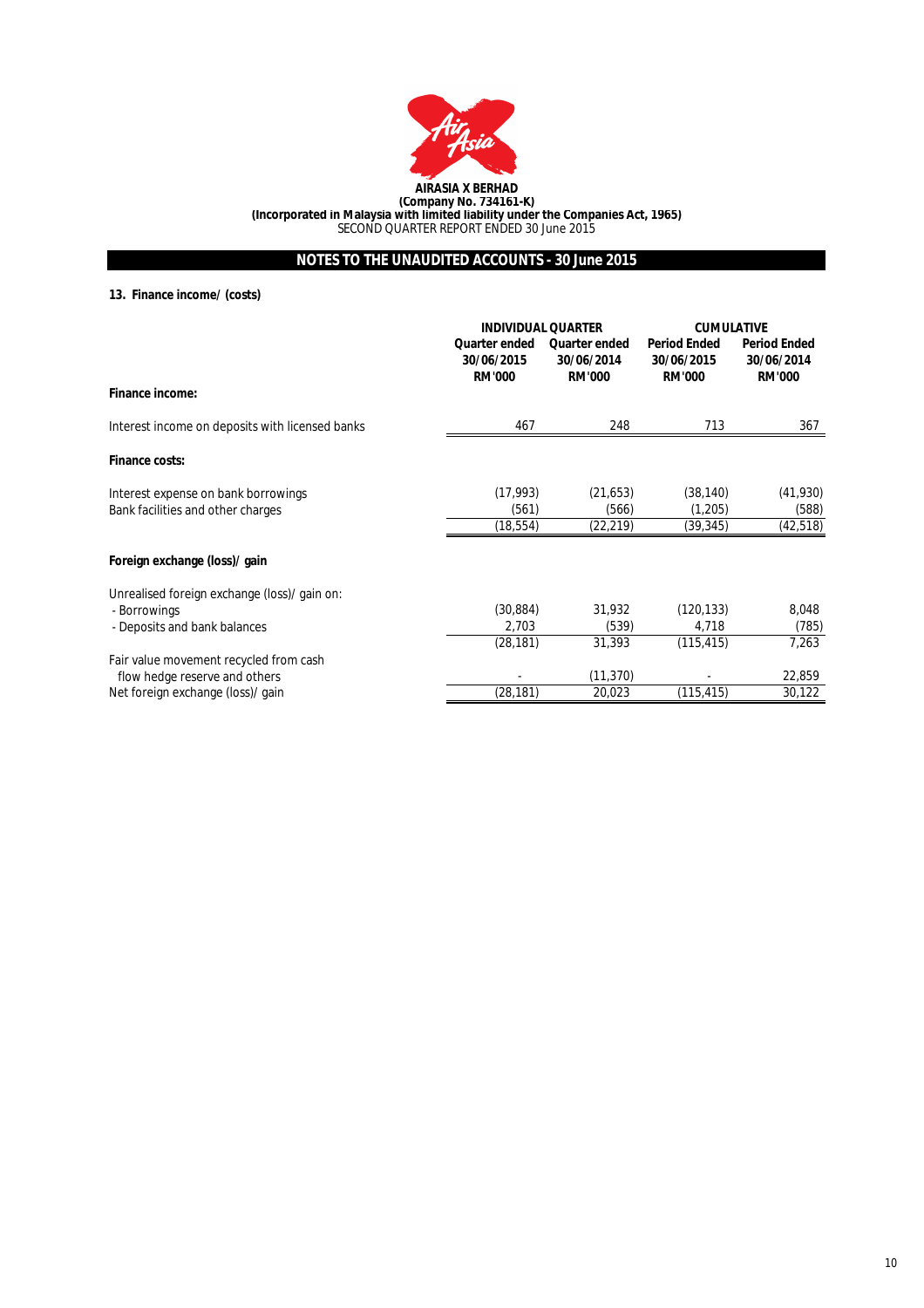

## **14. Taxation**

## **Current taxation**

The current taxation charge comprises tax payable on interest income.

## **Deferred taxation**

In the 6 months ended 30 June 2015, the Group recognised a net tax allowance of RM20.8 million as compared to the 6 months ended 30 June 2014 of RM40.4 million. The lower recognition of net tax allowance in the 6 months ended 30 June 2015 due primarily to income tax exemptions recognised for certain qualifying expenditures as provided by the Malaysian Ministry of Finance which was recognised in the 6 months ended 30 June 2014.

The following table sets forth the reconciliation between the Malaysian statutory and actual tax credit earned by the Group for the financial period indicated.

|                                                       | <b>INDIVIDUAL QUARTER</b> |                      | <b>CUMULATIVE</b>   |                     |
|-------------------------------------------------------|---------------------------|----------------------|---------------------|---------------------|
|                                                       | Quarter ended             | <b>Quarter ended</b> | <b>Period Ended</b> | <b>Period Ended</b> |
|                                                       | 30/06/2015                | 30/06/2014           | 30/06/2015          | 30/06/2014          |
|                                                       | <b>RM'000</b>             | <b>RM'000</b>        | <b>RM'000</b>       | <b>RM'000</b>       |
| LBT                                                   | (162, 385)                | (132,374)            | (279, 663)          | (180, 501)          |
| Tax calculated at Malaysian statutory tax rate of 25% | (40,596)                  | (33,093)             | (69, 916)           | (45, 125)           |
| Tax effects:                                          |                           |                      |                     |                     |
| - Under/ (over) accrual in prior year                 |                           | 1.879                | 8.381               | (2, 173)            |
| - tax incentives                                      |                           |                      |                     | (18, 591)           |
| - expenses not deductible for tax purposes            | 10.949                    | 11.999               | 24.969              | 20,000              |
| - income not subject to tax                           | (834)                     | (7, 343)             | (1,643)             | (7, 343)            |
| - Changes in statutory tax rate                       | 1.035                     | 22.969               | 17.401              | 12,797              |
| Taxation                                              | (29,446)                  | (3,589)              | (20, 808)           | (40, 435)           |

#### **15. Disclosure of realised and unrealised accumulated losses**

The cumulative losses of the Group and its subsidiaries comprise realised and unrealised losses are as follows:

|                                                                   | As at<br>30/06/2015<br><b>RM'000</b> | As at<br>31/12/2014<br><b>RM'000</b> |
|-------------------------------------------------------------------|--------------------------------------|--------------------------------------|
| Total accumulated losses of AirAsia X Berhad and its subsidiaries |                                      |                                      |
| - Realised                                                        | (410, 378)                           | (212, 800)                           |
| - Unrealised                                                      | (326, 264)                           | (260, 775)                           |
|                                                                   | (736, 642)                           | (473, 575)                           |
| Total share of accumulated losses from associated company         |                                      |                                      |
| - Realised                                                        |                                      | (19, 516)                            |
| Total share of accumulated losses from joint venture              |                                      |                                      |
| - Realised                                                        | (31,626)                             | (16, 322)                            |
| <b>Total accumulated losses</b>                                   | (768, 268)                           | (509, 413)                           |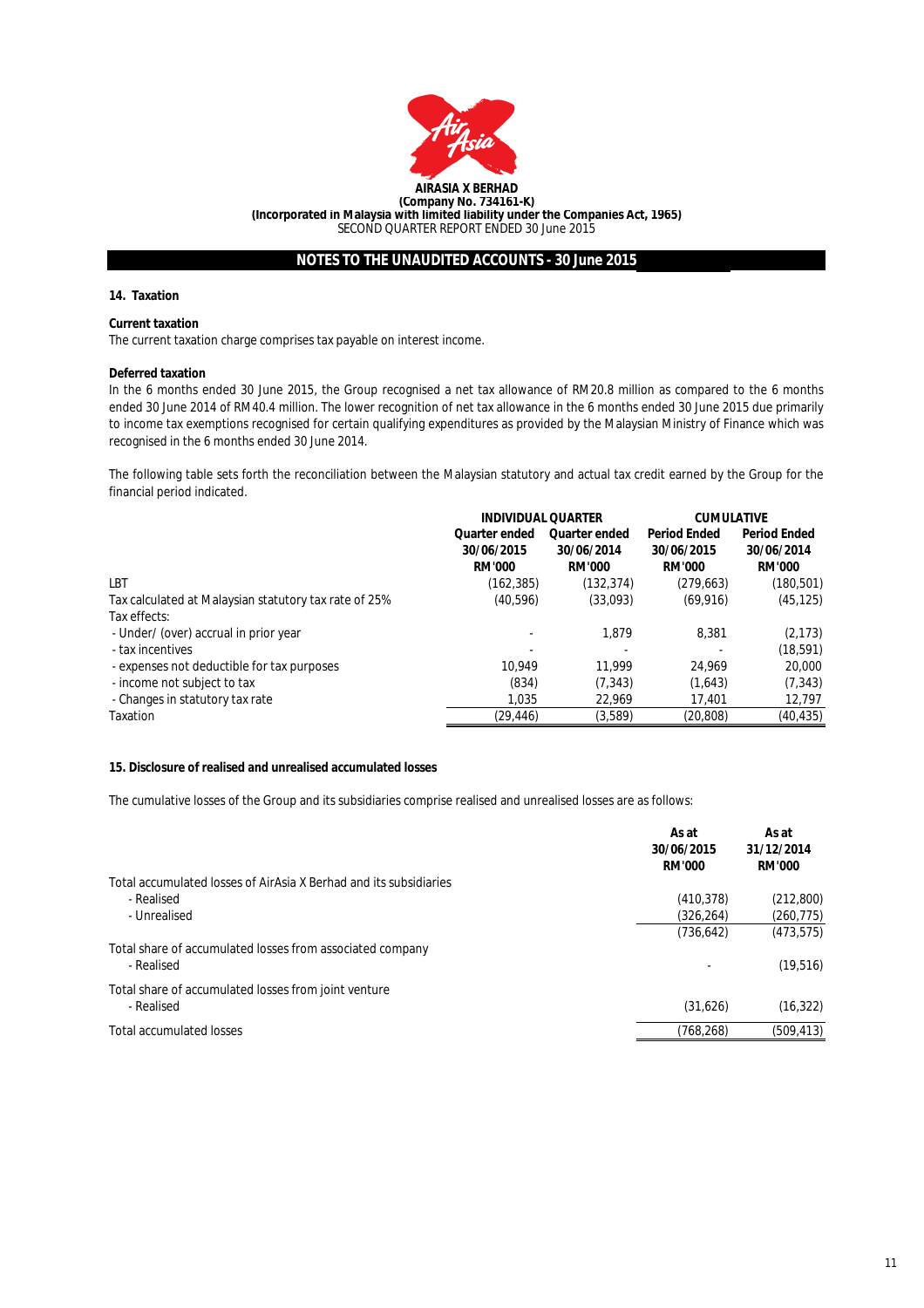

## **16. Property, plant and equipment**

## **(a) Acquisition and disposal**

During the quarter ended 30 June 2015, the Group acquired property, plant and equipment amounting to RM6.2 million (quarter ended 30 June 2014: RM404.2 million).

During the quarter ended 30 June 2015, proceeds from disposal of property, plant and equipment totalled RM15.3 million (quarter ended 30 June 2014: RM nil).

## **(b) Revaluation**

There was no revaluation of property, plant and equipment for the quarter ended 30 June 2015 (quarter ended 30 June 2014: RM Nil).

## **(c) Write-off**

There was no revaluation of property, plant and equipment for the quarter ended 30 June 2015 (quarter ended 30 June 2014: RM Nil).

## **17. Deposits on aircraft purchase**

The deposits on aircraft purchase are denominated in US Dollars ("USD") and are in respect of pre-delivery payments on aircraft purchase, which will be delivered between August 2015 to May 2025. Pre-delivery payments constitute instalments made in respect of the price of the aircraft and are deducted from the final price on delivery.

#### **18. Other deposits and prepayments**

Other deposits and prepayments include prepayments for maintenance of aircraft and deposits paid to lessors for leased aircraft. These prepayments and deposits are denominated in US Dollar.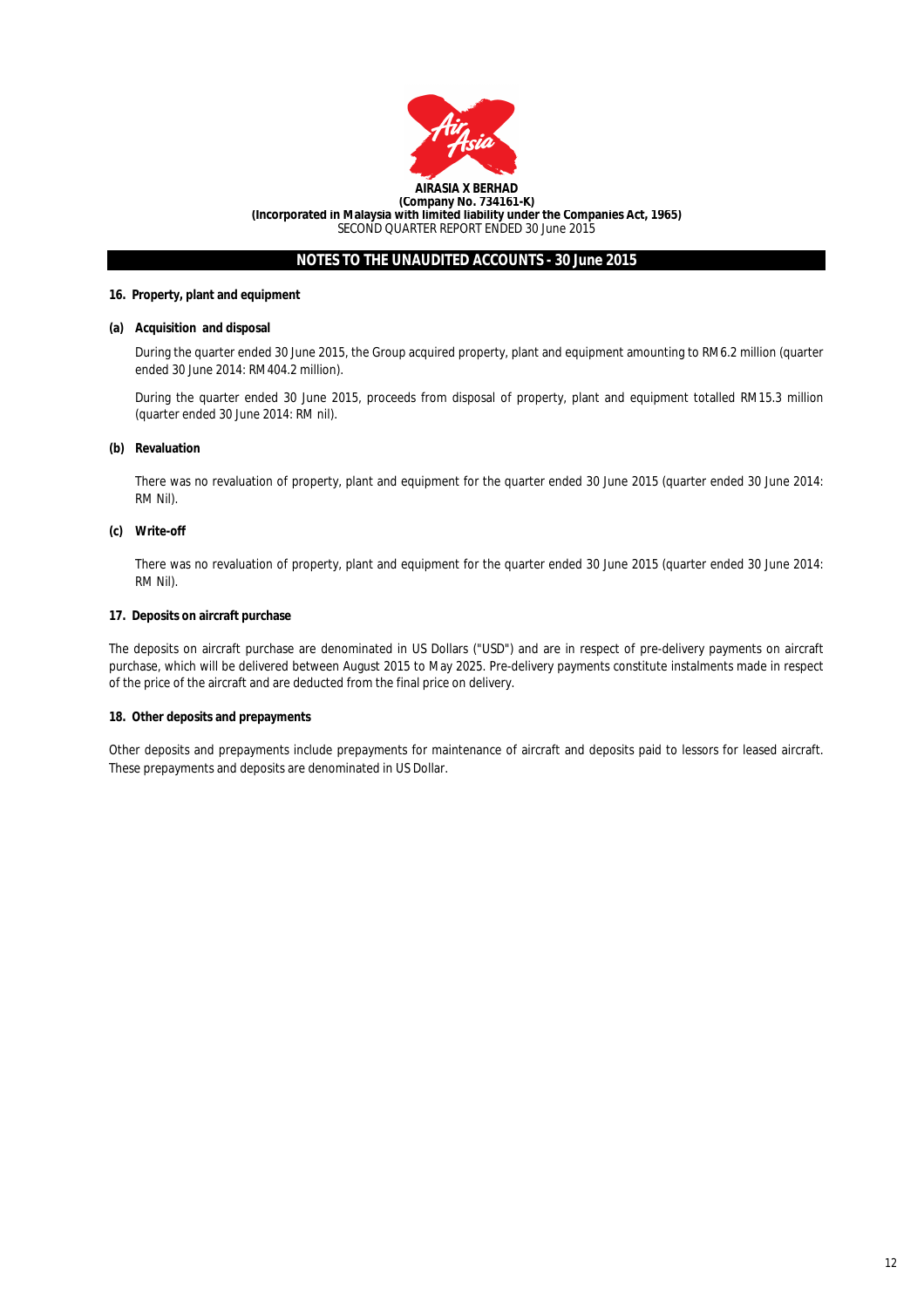

**19. Investment in an associate**

|                                          | As at<br>30/06/2015<br><b>RM'000</b> | As at<br>31/12/2014<br><b>RM'000</b> |
|------------------------------------------|--------------------------------------|--------------------------------------|
| Unquoted investments, at cost            | 20,018                               | 20,018                               |
| Group's share of post-acquisition losses | (20, 018)                            | (20, 018)                            |
|                                          |                                      | $\overline{\phantom{a}}$             |

The details of the associate is as follows:-

|                            | <b>Group effective equity interest</b> |            |            |                            |
|----------------------------|----------------------------------------|------------|------------|----------------------------|
|                            | Country of                             | 30/06/2015 | 31/12/2014 | Principal                  |
| Name                       | Incorporation                          | %          | %          | activity<br>Commercial air |
| Thai AAX Co., Ltd ("TAAX") | Thailand                               | 49%        | 49%        | transport<br>services      |

TAAX is an associate company which is incorporated in Thailand and is 49% owned by the Group. For the financial period ended 30 June 2015, TAAX recorded a net loss of RM1.1 million (30 June 2014: RM36.9 million) and RM Nil (30 June 2014: RM18.1 million) is equited amount in the Group's Income Statement. As the Group's interest in TAAX bas been reduced to zero, in accordance with MFRS128, any profits will only be recognised when a total of RM21.1 million of unrecognised losses have been reversed.

## **20. Investment in a joint venture**

|                                          | As at<br>30/06/2015<br><b>RM'000</b> | As at<br>31/12/2014<br><b>RM'000</b> |
|------------------------------------------|--------------------------------------|--------------------------------------|
| Unquoted investments, at cost            | 37.566                               | 53,888                               |
| Group's share of post-acquisition losses | (31,626)                             | (16, 322)                            |
|                                          | 5.940                                | 37.566                               |

The details of the joint venture is as follows:-

|                                      | <b>Group effective equity interest</b> |                 |                 |                                         |
|--------------------------------------|----------------------------------------|-----------------|-----------------|-----------------------------------------|
| Name                                 | Country of<br>Incorporation            | 30/06/2015<br>% | 31/12/2014<br>% | <b>Principal</b><br>activity            |
| PT. Indonesia AirAsia Extra ("IAAX") | Indonesia                              | 49%             | 49%             | Commercial air<br>transport<br>services |

IAAX is a joint venture company which is incorporated in Indonesia and is 49% owned by the Group. For the financial period ended 30 June 2015, IAAX recorded a net loss of RM64.5 million (30 June 2014: RM1.8 million) and RM31.6 million (30 June 2014: RM0.9 million) is equited amount in the Group's Income Statement.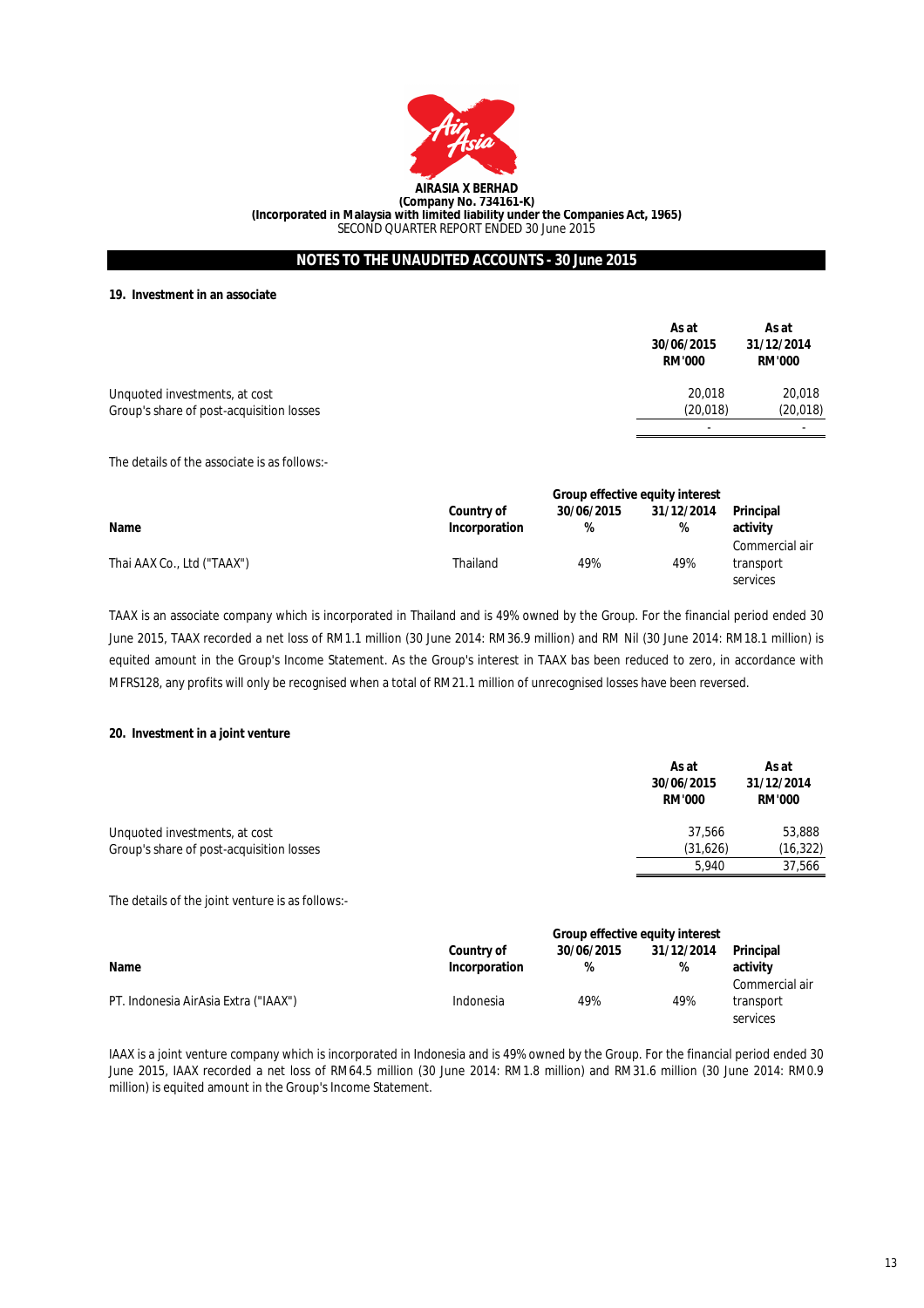

# **21. Receivables and prepayments**

| As at<br>30/06/2015<br><b>RM'000</b> | As at<br>31/12/2014<br><b>RM'000</b> |
|--------------------------------------|--------------------------------------|
| 80.697                               | 43,176                               |
| 51,433                               | 51,102                               |
| 43,719                               | 78,350                               |
| 31,431                               | 11,249                               |
| 207,280                              | 183,877                              |
| (2,950)                              | (2,950)                              |
| 204,330                              | 180,927                              |
|                                      |                                      |

# **22. Deposits, cash and bank balances**

For the purpose of the statement of cash flows, cash and cash equivalents include the following:

|                               | As at<br>30/06/2015 | As at<br>31/12/2014 |
|-------------------------------|---------------------|---------------------|
|                               | <b>RM'000</b>       | <b>RM'000</b>       |
| Cash and bank balances        | 317.341             | 74.937              |
| Deposits with licensed banks  | 53,150              | 52.261              |
|                               | 370.491             | 127.198             |
| Deposit pledged as securities | (53, 150)           | (52, 261)           |
| Cash and cash equivalents     | 317.341             | 74.937              |

# **23. Trade and other payables**

|                             | As at         | As at         |
|-----------------------------|---------------|---------------|
|                             | 30/06/2015    | 31/12/2014    |
|                             | <b>RM'000</b> | <b>RM'000</b> |
| Trade payables              | 429.890       | 379.634       |
| Other payables and accruals | 292.798       | 226.078       |
|                             | 722.688       | 605,712       |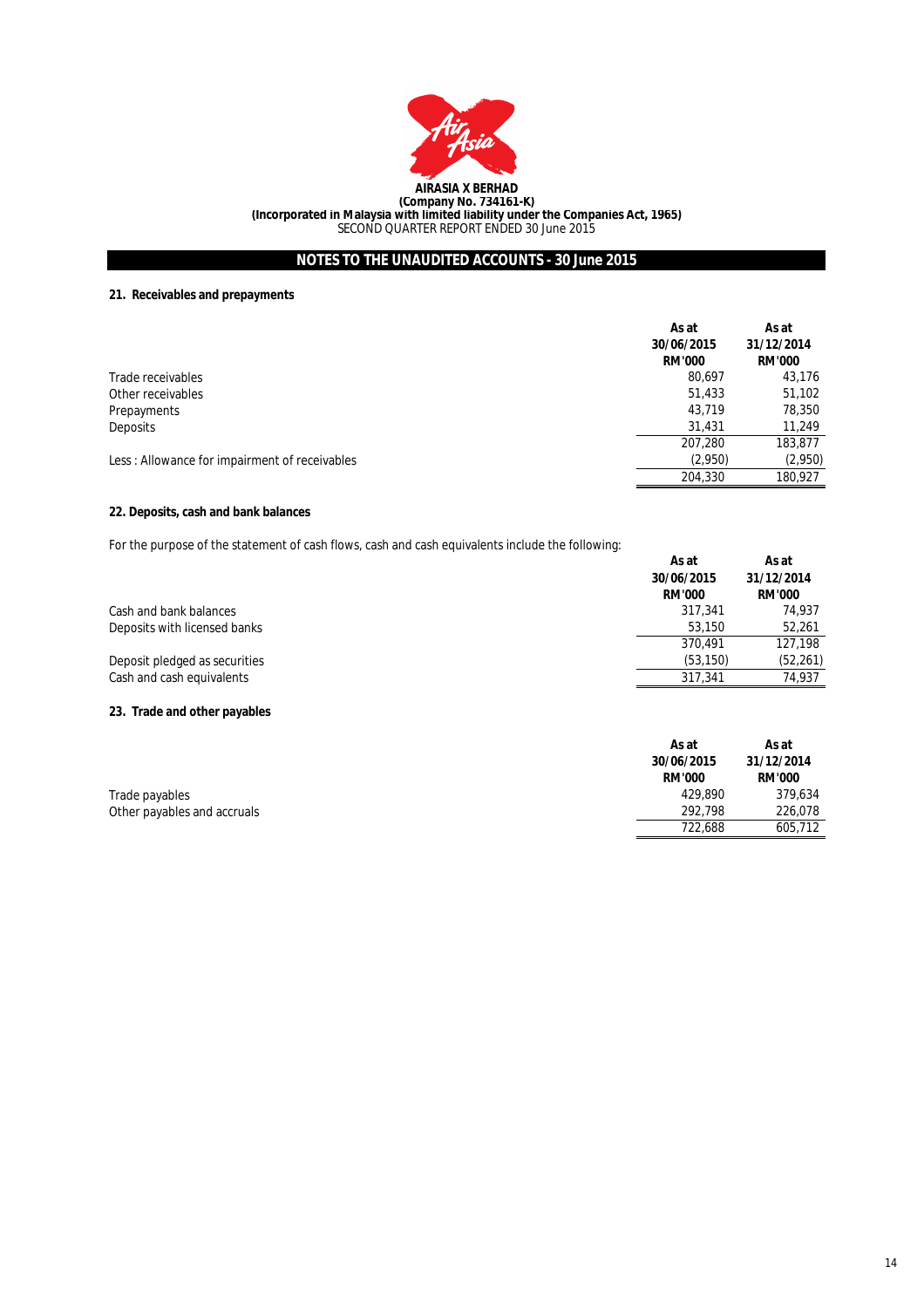

**24. Borrowings**

|                                      | As at<br>30/06/2015<br><b>RM'000</b> | As at<br>31/12/2014<br><b>RM'000</b> |
|--------------------------------------|--------------------------------------|--------------------------------------|
| Current                              |                                      |                                      |
| Secured:                             |                                      |                                      |
| - Revolving credit                   | 234,732                              | 316,026                              |
| - Term Ioans                         | 175,758                              | 162,202                              |
| - Hire purchase                      | 16                                   | 17                                   |
| Unsecured:                           |                                      |                                      |
| - Commodity structured trade finance | 12,000                               | 35,000                               |
|                                      | 422,506                              | 513,245                              |
| Non-current                          |                                      |                                      |
| Secured:                             |                                      |                                      |
| - Term Ioans                         | 1,067,264                            | 1,066,051                            |
| - Hire purchase                      | 41                                   | 49                                   |
|                                      | 1,067,305                            | 1,066,100                            |
| <b>Total borrowings</b>              | 1,489,811                            | 1,579,345                            |

The currency profile of borrowings is as follows:

|                  | As at<br>30/06/2015<br><b>RM'000</b> | As at<br>31/12/2014<br><b>RM'000</b> |
|------------------|--------------------------------------|--------------------------------------|
| Ringgit Malaysia | 12.057                               | 75.066                               |
| US Dollar        | 1.477.754                            | 1,504,279                            |
|                  | 1,489,811                            | 1,579,345                            |

The movement of the borrowings during the financial period as follows:-

|                                                | As at<br>30/06/2015<br><b>RM'000</b> | As at<br>30/06/2014<br><b>RM'000</b> |
|------------------------------------------------|--------------------------------------|--------------------------------------|
| At beginning of financial period               | 1,579,345                            | 1,996,253                            |
| Proceeds from borrowings                       | 338,300                              | 237.691                              |
| Repayment of borrowings                        | (547, 967)                           | (100, 899)                           |
| Unrealised foreign exchange loss on borrowings | 120.133                              | (17, 044)                            |
| At end of financial period                     | 1,489,811                            | 2,116,001                            |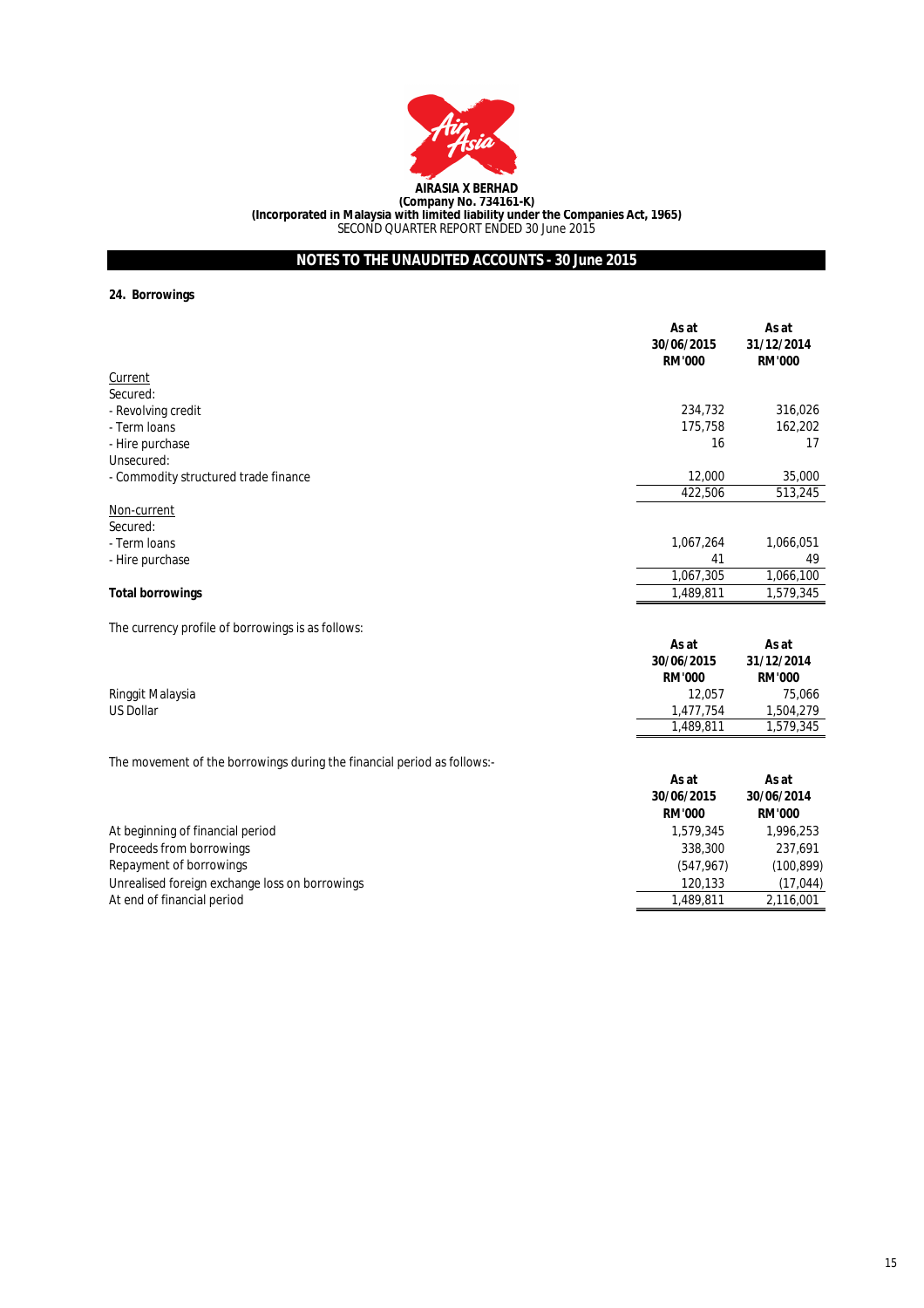

# **25. Derivative Financial Instruments**

The full fair value of a hedging derivative is classified as a non-current asset if the remaining maturity of the hedge item is more than 12 months and, as a current asset, if the maturity of the hedged item is less than 12 months. Derivatives held for trading are those which do not qualify for hedge accounting.

The level 2 hedging derivatives comprise fuel contracts. The Group entered into Singapore Jet Kerosene fixed swap contracts with a related party during the financial quarter/period 30 June 2015, where the contracts are classified as derivatives held for trading.

### **26. Share capital**

|                                           | As at<br>30/06/2015<br><b>RM'000</b> | As at<br>31/12/2014<br><b>RM'000</b> |
|-------------------------------------------|--------------------------------------|--------------------------------------|
| Authorised:                               |                                      |                                      |
| Ordinary shares of RM0.15 each:           |                                      |                                      |
| At beginning of financial period/year     | 500,000                              | 500,000                              |
| Increase during the financial period/year | 500,000                              |                                      |
| At the end of the financial period/year   | 1.000.000                            | 500,000                              |
| Issued and fully paid up:                 |                                      |                                      |
| Ordinary shares of RM0.15 each:           |                                      |                                      |
| At beginning of financial period/year     | 355,556                              | 355,556                              |
| Rights issue of shares                    | 266.666                              |                                      |
| At the end of the financial period/year   | 622,222                              | 355,556                              |

## **27. Loss per share**

#### Basic loss per share

Basic loss per share is calculated by dividing the net profit for the quarter/financial period by the weighted average number of ordinary shares in issue during the quarter/financial period.

|                                                               | <b>INDIVIDUAL QUARTER</b> |                      | <b>CUMULATIVE</b>   |                     |
|---------------------------------------------------------------|---------------------------|----------------------|---------------------|---------------------|
|                                                               | Quarter ended             | <b>Quarter Ended</b> | <b>Period Ended</b> | <b>Period Ended</b> |
|                                                               | 30/06/2015                | 30/06/2014           | 30/06/2015          | 30/06/2014          |
| Net loss for the individual quarter/financial period (RM'000) | (132, 939)                | (128.785)            | (258, 855)          | (140,066)           |
| Weighted average number of ordinary shares in issue ('000)    | 2,172,839                 | 2.370.370            | 2.271.605           | 2,370,370           |
| Loss per share (sen)                                          | (6.1)                     | (5.4)                | (11.4)              | (5.9)               |

# Diluted loss per share

The diluted loss per share of the Group is similar to the basic loss per share as the Group does not have any potential dilutive ordinary shares in issue.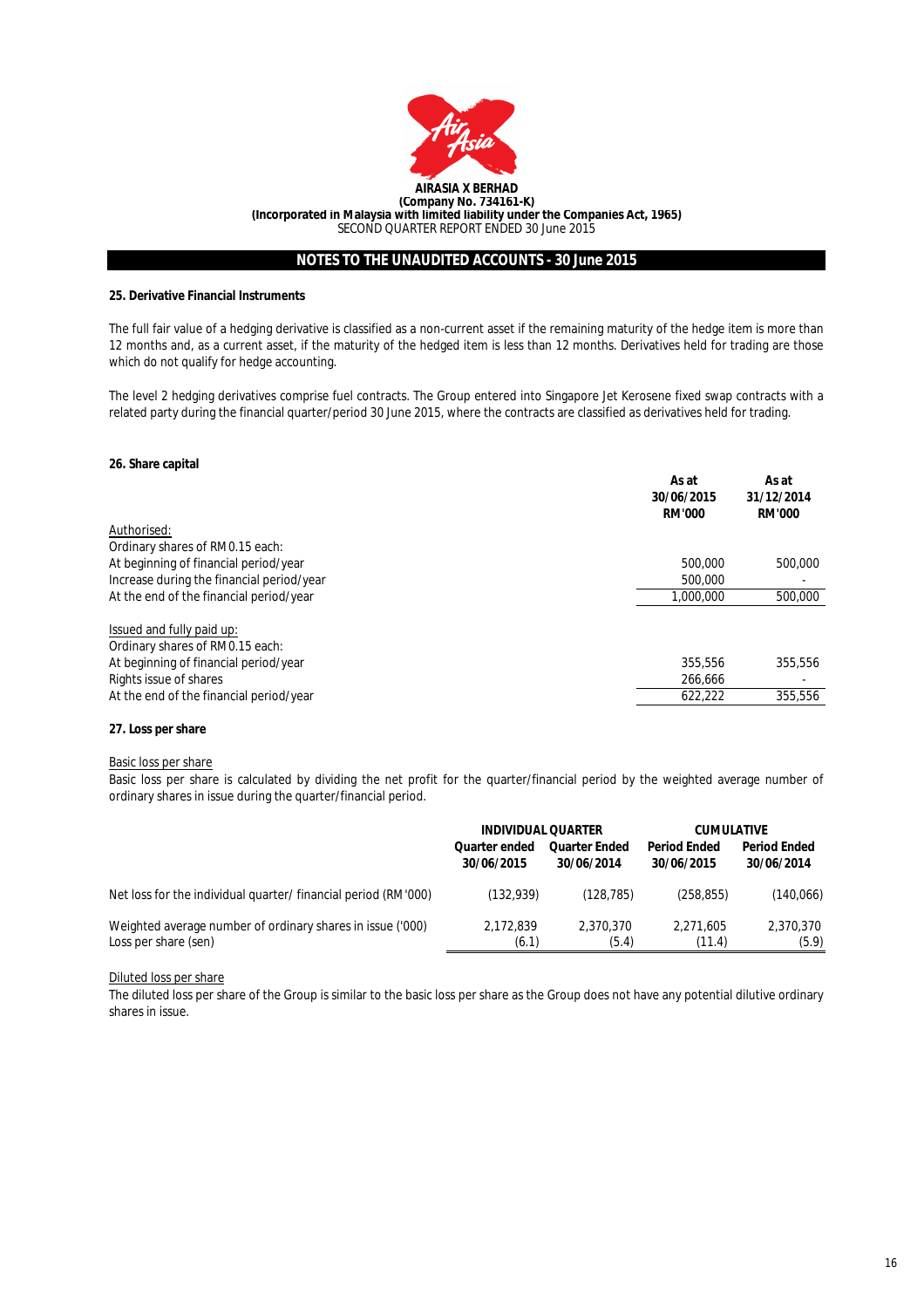

## **28. Post balance sheet events**

There is no material subsequent event noted during the financial ended 30 June 2015.

## **29. Contingent assets and contingent liabilities**

As at the date of this report, the Group does not have any contingent assets or contingent liabilities.

# **30. Capital commitments outstanding not provided for in the interim financial report**

(a) Capital commitments not provided for in the financial statements are as follows:-

|                   | As at<br>30/06/2015<br><b>RM'000</b> | As at<br>31/12/2014<br><b>RM'000</b> |  |
|-------------------|--------------------------------------|--------------------------------------|--|
| Aircraft purchase | 79,759,958                           | 74,963,361                           |  |
|                   |                                      |                                      |  |

# (b) Non-cancellable operating leases

The future minimum lease payments and sublease receipts under non-cancellable operating leases are as follows:-

| 30/06/2015<br>31/12/2014<br><b>RM'000</b>     | <b>RM'000</b> |
|-----------------------------------------------|---------------|
| 9.363.065<br>Future minimum lease payments    | 8,957,585     |
| 1.485.169<br>Future minimum sublease receipts | 978,782       |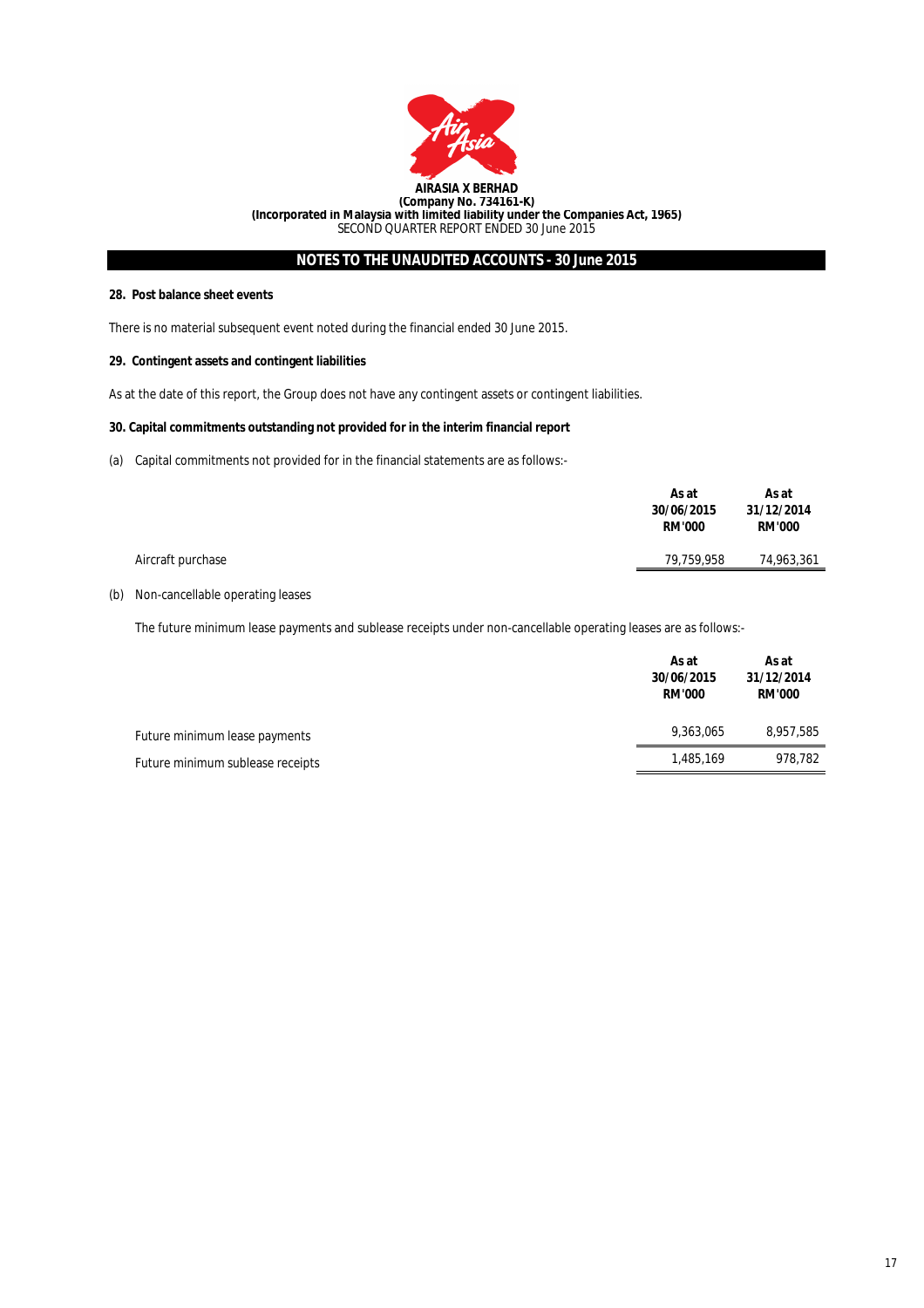

# **31. Significant related parties transactions**

Details of the relationships and transactions between AirAsia X and its significant related parties are as described below.

| Name of companies                                     | Relationship                                                                                                                               |
|-------------------------------------------------------|--------------------------------------------------------------------------------------------------------------------------------------------|
| Thai AirAsia X Co Ltd ("TAAX")                        | Associate                                                                                                                                  |
| PT Indonesia AirAsia Extra ("IAAX")                   | Joint Venture<br>Shareholder of the Company for which there is no control,<br>significant influence or joint control, and common Directors |
| AirAsia Berhad ("AAB")                                | and shareholders                                                                                                                           |
| Caterhamjet Global Ltd ("CJG")                        | Common Directors and shareholders                                                                                                          |
| Thai AirAsia Co. Ltd ("TAA")                          | Common Directors and shareholders                                                                                                          |
| PT Indonesia AirAsia ("IAA")                          | Common Directors and shareholders                                                                                                          |
| Zest Airway Inc. ("AAZ")                              | Common Directors and shareholders                                                                                                          |
| Asian Aviation Centre of Excellence Sdn Bhd ("AACOE") | Common Directors and shareholders                                                                                                          |
| Tune Insurance Malaysia Berhad ("TIMB")               | Common Directors and shareholders                                                                                                          |
| Tune Box Sdn Bhd                                      | Common Directors and shareholders                                                                                                          |
| Asian Contact Centres Sdn Bhd ("ACC")                 | Common Directors and shareholders                                                                                                          |

These following items have been included in the income statement:

|                                                                                                                                   | <b>INDIVIDUAL QUARTER</b>                           |                                                     | <b>CUMULATIVE</b>                                  |                                                    |
|-----------------------------------------------------------------------------------------------------------------------------------|-----------------------------------------------------|-----------------------------------------------------|----------------------------------------------------|----------------------------------------------------|
|                                                                                                                                   | <b>Quarter ended</b><br>30/06/2015<br><b>RM'000</b> | <b>Quarter Ended</b><br>30/06/2014<br><b>RM'000</b> | <b>Period Ended</b><br>30/06/2015<br><b>RM'000</b> | <b>Period Ended</b><br>30/06/2014<br><b>RM'000</b> |
| <b>TAAX</b><br>- Aircraft operating lease income for leased aircraft                                                              | 39,969                                              |                                                     | 64,901                                             |                                                    |
| <b>IAAX</b><br>- Aircraft operating lease income for leased aircraft                                                              | 25,442                                              |                                                     | 47,553                                             |                                                    |
| AAB<br>- Operational service charges<br>- Brand license fee                                                                       | (1,780)<br>(3, 127)                                 | (1, 775)<br>(3, 295)                                | (3,600)<br>(7,026)                                 | (3, 791)<br>(7,014)                                |
| CJG<br>- Charter air travel services                                                                                              |                                                     |                                                     |                                                    | (2, 472)                                           |
| <b>TAA</b><br>- Net Operational services charged from/(to) TAA                                                                    | 2,105                                               | (1,027)                                             | 2,220                                              | (1, 177)                                           |
| IAA<br>- Net operational services charged to IAA                                                                                  | 571                                                 | 588                                                 | 944                                                | 1,167                                              |
| AAZ<br>- Net operational services charged to IAA                                                                                  | 2,004                                               |                                                     | 2,125                                              |                                                    |
| <b>AACOE</b><br>- Training services                                                                                               | (3,208)                                             | (1,085)                                             | (3, 323)                                           | (4,976)                                            |
| <b>TIMB</b><br>- Commission received/ receivable on travel insurance<br>- Premium collected on behalf of TIMB on travel insurance | 1.850<br>(7, 401)                                   | 759<br>(2,065)                                      | 3,028<br>(12, 113)                                 | 1,317<br>(5,268)                                   |
| Tune Box Sdn Bhd<br>- In-flight entertainment system and software expenses                                                        | (379)                                               | (586)                                               | (1, 117)                                           | (1, 296)                                           |
| <b>ACC</b><br>- Telecommunication and operational expenses                                                                        | (3,750)                                             | (2,673)                                             | (7, 596)                                           | (6,984)                                            |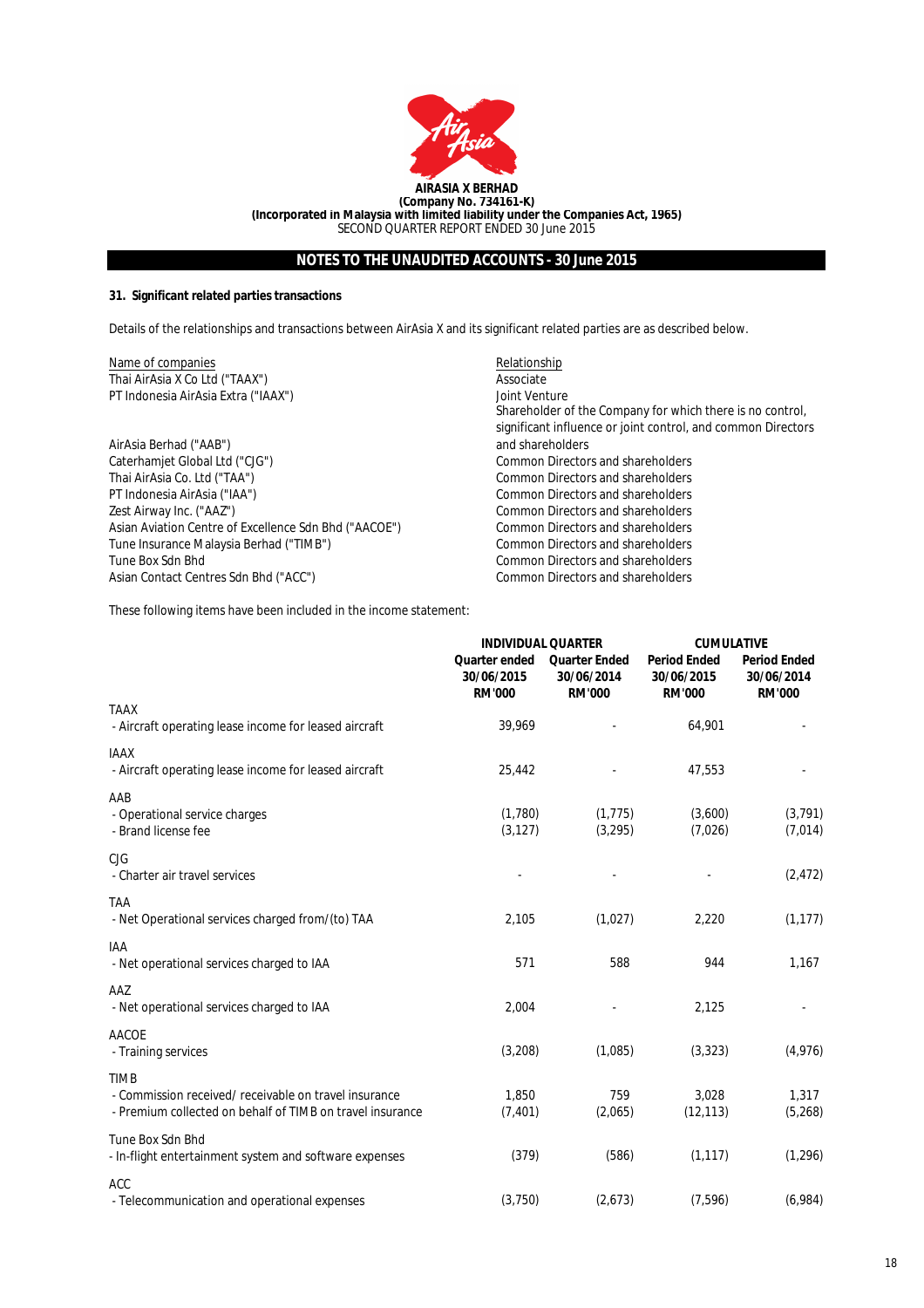

### **32. Review of performance**

### 6 months Ended 30 June 2015 Compared to 6 months Ended 30 June 2014

During the 6 months ended 30 June 2015, the Group's revenue has increased by 0.5% to RM1,428.4 million from RM1,421.1 million as compared to the 6 months ended 30 June 2014. RASK has increased by 7.0% from 11.44 sen on 30 June 2014 to 12.24 sen on 30 June 2015. The increased was mainly due to:-

(i) Scheduled flights including fuel surcharges, decreased by 11.6% to RM794.0 million for the 6 months ended 30 June 2015 comparing to RM898.5 million for the 6 months ended 30 June 2014, due mainly to lower passenger flown. Despite the decreased in load factor of 14.5%, average passenger fare has improved by 7.8% to RM462.29 for the 6 months ended 30 June 2015 from RM428.74 for the 6 months ended 30 June 2014.

(ii) Charters revenue increased to RM232.7 million in the 6 months ended 30 June 2015 from RM148.6 million for the 6 months ended 30 June 2014 as the Group had more charter contracts secured.

(iii) Ancillary revenue including AirAsia Insure, decreased 19.3% to RM234.6 million in the 6 months ended 30 June 2015 against RM290.8 million in the 6 months ended 30 June 2014, due mainly to the lower number of passengers flown.

(iv) Aircraft operating lease income increased from RM25.3 million for the 6 months ended 30 June 2014 to RM112.5 for the 6 months ended 30 June 2015, due mainly to additional aircraft being sub-leased to TAAX and IAAX.

The Group's operating expenses decreased 3.7% from RM1,593.1 million in the 6 months ended 30 June 2014 to RM1,534.3 million in the 6 months ended 30 June 2015, due mainly to the net impact of the following expenses:-

(i) Aircraft fuel expenses decreased by 37.7% to RM493.3 million in the 6 months ended 30 June 2015 as compared to RM791.6 million in the 6 months ended 30 June 2014, attributed by lower fuel price.

(ii) Maintenance, overhaul, user charges and other related expenses has increased by 36.8% from RM302.3 million in the 6 months ended 30 June 2014 to RM413.5 million in the 6 months ended 30 June 2015 is due mainly to higher maintenance and service costs for the additional aircraft taken after quarter ended 30 June 2014.

(iii) Aircraft operating lease expenses has increased by 145.9% to RM316.6 million in the 6 months ended 30 June 2015 as compared to RM128.8 million in the 6 months ended 30 June 2014. This is due to the increase in number of operating lease aircraft taken in after quarter ended 30 June 2014.

(iv) Other operating expenses decreased 36.1% from RM132.8 million in the 6 months ended 30 June 2014 to RM84.9 million in the 6 months ended 30 June 2015 primarily due to unrealised foreign exchange gain in operations resulted from the weakening of RM.

As a result of the weakening RM, the Group recognised unrealised foreign exchange loss on borrowings of RM120.1 million in the 6 months ended 30 June 2015 as compared to an unrealised foreign exchange gain of RM8.0 million in the 6 months ended 30 June 2014.

In the 6 months ended 30 June 2015, the Group recognised a net tax allowance of RM20.8 million as compared to the 6 months ended 30 June 2014 of RM40.4 million. The lower recognition of net tax allowance in the 6 months ended 30 June 2015 due primarily to income tax exemptions recognised for certain qualifying expenditures as provided by the Malaysian Ministry of Finance which was recognised in the 6 months ended 30 June 2014.

As a result of the factors set forth above, the Group recognised a loss after tax of RM258.9 million in the 6 months ended 30 June 2015 as compare to RM140.1 million in the 6 months ended 30 June 2014.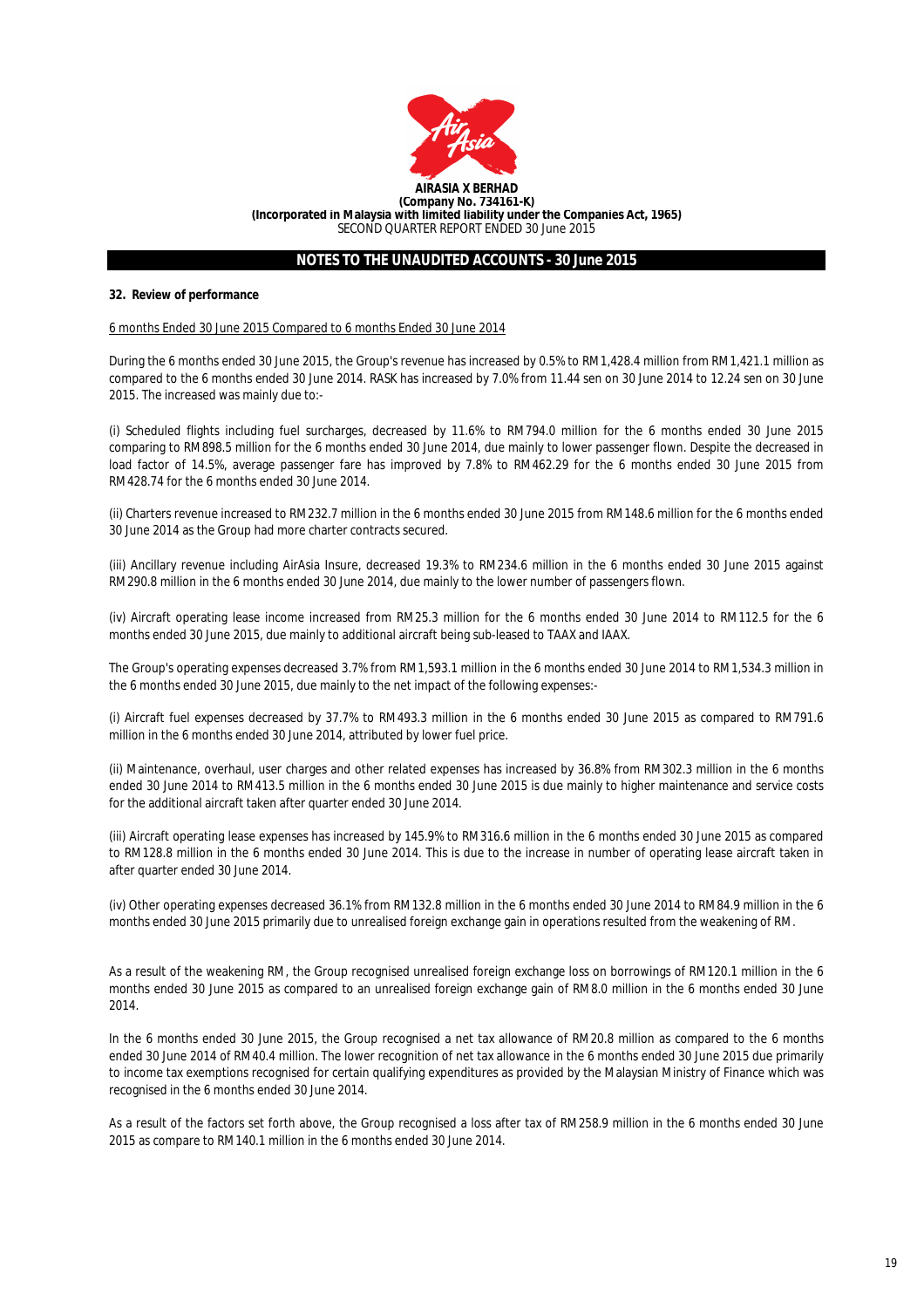

## **32. Review of performance**

## 3 months Ended 30 June 2015 Compared to 3 months Ended 30 June 2014

The Group's revenue has decreased 2.8% or RM18.6 million for the second quarter of 2015 ("2Q15") as compared to second quarter of 2014 ("2Q14"). RASK increased 6.7% to 11.51 sen for the quarter as compared to 10.79 sen in 2Q14. The decreased was due mainly to:-

(i) Scheduled flights including fuel surcharges, decreased by 15.5% to RM333.4 million in 2Q15 versus RM394.5 million in 2Q14, due mainly to lower passenger flown. Despite the decreased in load factor of 12.0%, average passenger fare has improved by 7.2% to RM415.91 in 2Q15 from RM388.07 in 2Q14.

(ii) Charters revenue increased to RM119.3 million in 2Q15 from RM85.7 million in 2Q14 as the Group had more charter contracts secured in the 3 months ended 30 June 2015.

(iii) Ancillary revenue including AirAsia Insure, decreased 24.3% to RM106.6 million in 2Q15 against RM140.7 million in 2Q14, due mainly to the lower number of passengers flown.

(iv) Aircraft operating lease income increased from RM17.0 million in 2Q14 to RM65.4 in 2Q15, due mainly to additional aircraft being sub-leased to TAAX and IAAX.

The Group's operating expenses for the current quarter decreased 6.1% or RM49.1 million to RM758.2 million, due mainly to:-

(i) Aircraft fuel expenses decreased by 44.0% to RM218.9 million in 2Q15 as compared to RM390.6 million in 2Q14, attributed by lower fuel price.

(ii) Maintenance, overhaul, user charges and other related expenses has increased by 32.1% from RM157.4 million in 2Q14 to RM207.9 million in 2Q15 is due mainly to higher maintenance and service costs for the additional aircrafts taken after 2Q14.

(iii) Aircraft operating lease expenses has increased by 171.5% to RM187.0 million in 2Q15 as compared to RM68.9 million in 2Q14. This is due to the increase in number of operating lease aircraft taken in after 2Q14.

(iv) Other operating expenses decreased 56.0% from RM69.0 million in the 3 months ended 30 June 2014 to RM30.4 million in the 3 months ended 30 June 2015 primarily due to the recognition of unrealised foreign exchange gain in operations resulted from the weakening of RM.

As a result of the weakening RM, the Group recognised unrealised foreign exchange loss on borrowings of RM30.9 million in 2Q15 as compared gain of RM31.9 million in 2Q14.

In the 3 months ended 30 June 2015 the Company recognised a net tax allowance of RM29.4 million, as compared to RM3.6million in the 3 months ended 30 June 2014. This is primarily due to the impact between income tax allowance recognised for certain qualifying expenditures and change in statutory tax rate in year assessment 2016.

As a result of the factors set forth above, the Group recognised a loss after tax of RM132.9 million in the 3 months ended 30 June 2015 as compare to RM128.8 million in the 3 months ended 30 June 2014.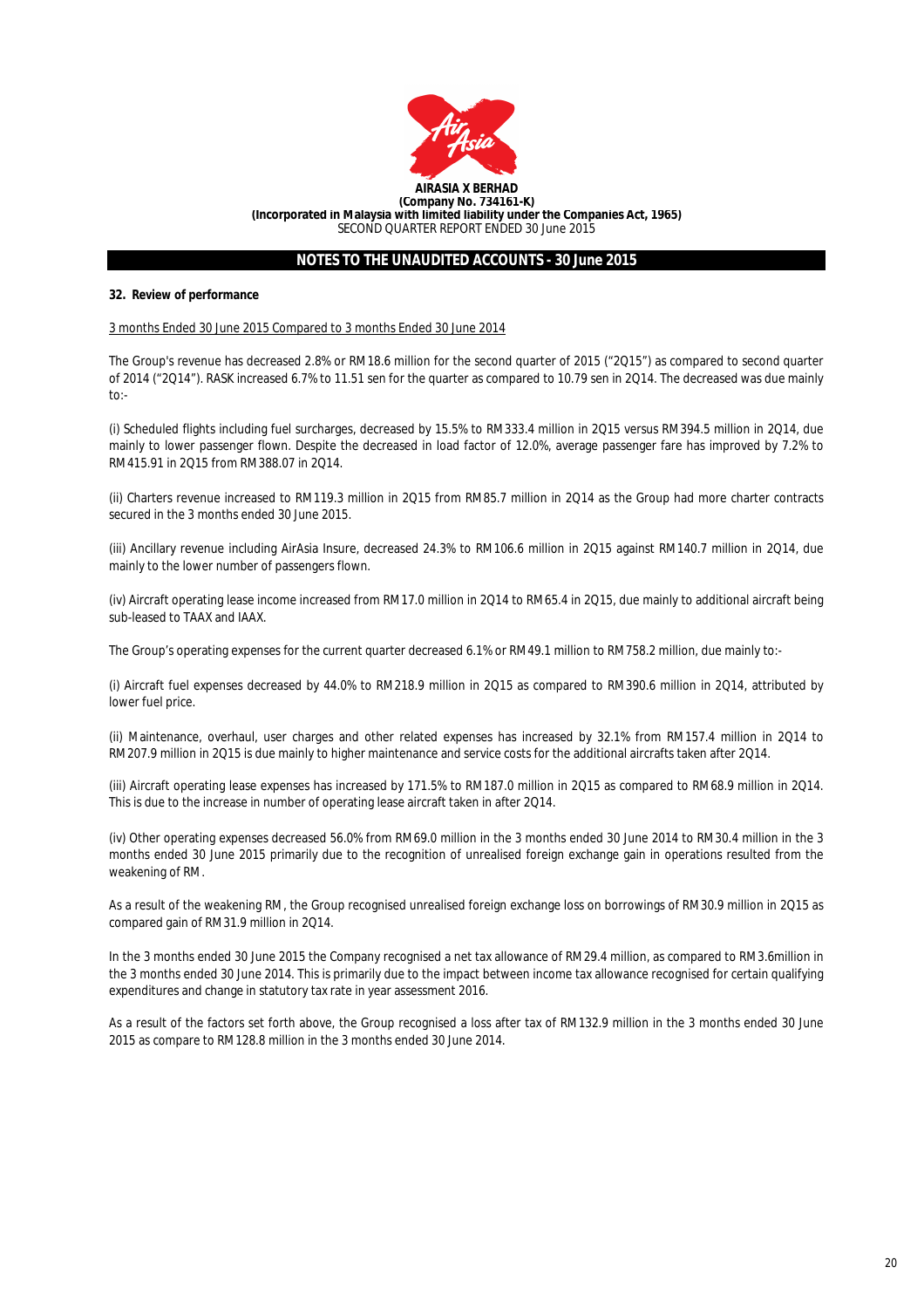

## **33. Loss Before Tax ("LBT") performance (quarter ended 30 June 2015 compared to quarter ended 31 March 2015)**

The Group's LBT has increased by RM45.1 million from RM117.3 million in the quarter ended 31 March 2015 to RM162.4 million in the quarter ended 30 June 2015. The additional loss was as a result of the seasonally lower demand for air travel in the 2nd quarter of the year following the peak season in the previous quarter.

## **34. Other profit and loss items**

In the current quarter and financial period, there has been no interest income, other income including investment income, interest expense, depreciation and amortisation, provision for and write off of receivables and inventories, gain or loss on disposal of quoted and unquoted investments or properties, impairment of assets, foreign exchange gain or loss, gain or loss on derivatives and/or exceptional items except as disclosed either in the consolidated income statements and/or notes to the unaudited financial statements.

## **35. Commentary on prospects**

Advance bookings indicate that recovery in passenger and yields evident in the 2Q15 quarter will hold up for the rest of 2015. Average fares are expected to be higher than in the prior quarter as marketing activities are resumed and better price discipline returns to the market. The Company remains on track with its turnaround plan with a focus on optimising fleet size and improve yields and loads.

The severe weakening of ringgit will adversely impact the Company's financial performance. However, yields and loads are expected to be stronger as a result of a more rational pricing environment.

Taking into account the recently completed Rights Issue with Warrants and the initiatives intended as mentioned above, we believe that we have taken the necessary steps to rationalise our operations and improve financial performance. Barring any unforeseen circumstances, including but not limited to terrorist attacks, natural disasters, epidemics, economic downturn, fuel price hike, the Company expects its prospects to remain positive.

## **36. Profit forecast**

The disclosure requirements for explanatory notes for the variance of actual profit attributable to equity holders of the Company as compared to profit forecasts are not applicable.